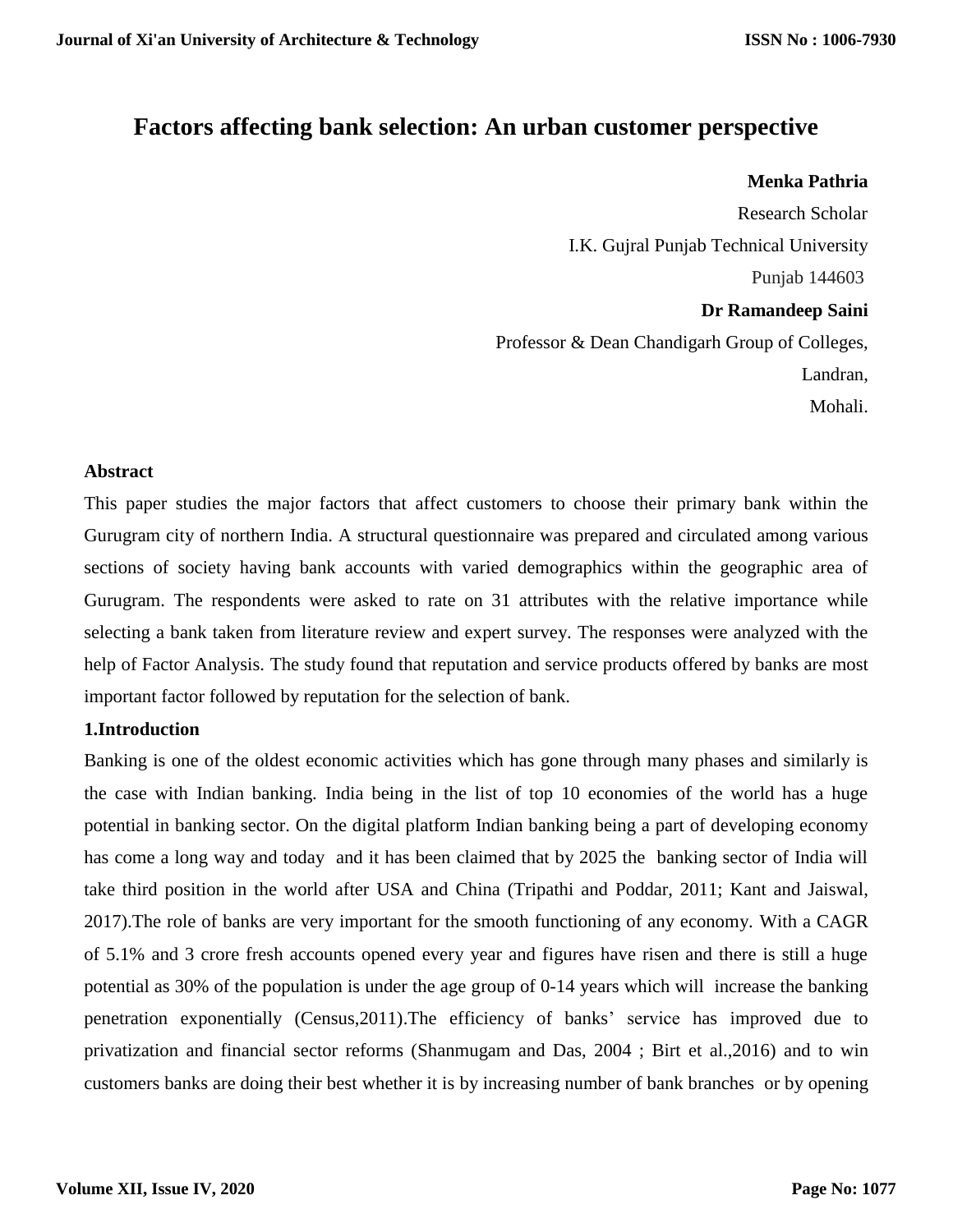electronic mediums. In the race of gaining and retaining customers new innovations are introduced because of which customer, the end user, is on the advantage and the quality of service is given utmost importance by him. With the increased service quality market share of bank also increases which in turn brings profits (Siu and Mou, 2003).So it has been an area of interest for the researchers and hence the policy makers of the banks to understand what drives the customer to choose a particular bank so that they can retain the old customers instead of not only acquiring them because acquisition of new customers costs five times than retaining the existing one.

Study to find out factors effecting the selection of banks has received attention in the past also where landmark study of 1976 by Anderson et al. studied 466 bank customers in the United States and found five basic factors effecting their selection behavior towards banks ie friends' recommendation, friendliness of staff, reputation, credit availability and service charges but the research done in the same year countered the first study and proved location as a major factor for selection of banks (Dupuy & Kehoe, 1976;Anderson et al,1976), however today as the time has changed with the increase of ATM network, anywhere banking and other electronic payment and billing systems physical presence of bank branches is no more a crucial factor for choosing a bank (Coomer & Gupta, 2017).Past studies have also found that different segments of the society have different factors for choosing bank ( Kaynak et. al,1991).So the studies done in the past in various countries may not be applicable to the indian setup.Indian customer with the advent of information technology and post 1990 with the entry of foreign banks is more demanding and his service expectation has also increased (Moorthi & Mohan,2016).

Currently every bank policymaker is concerned for the banking behavior of customers and what can be done to retain them. This study will help them to get useful information about what kind of products and services should be offered to their customers. The present study is a unique study of its kind as the banking habits of the residents of Gurugram have been analyzed which has not been done in the past. . Gurugram is the millennium city of Haryana having migrants coming from all over India working in various indian and multinational companies. The sample collected from this city has diverse segment which has increased the authenticity of the study.

#### **2.Literature Review and Hypothesis Formation**

Various studies have been done in the past worldwide with respect to the bank selection by customers. Kaufman in 1967 found that location of bank as the most important factors followed by quality of service and term of relationship with the bank for the selection of bank by USA retail customers and firms .Same factors were found influencing the choice of customers in the study made in USA in the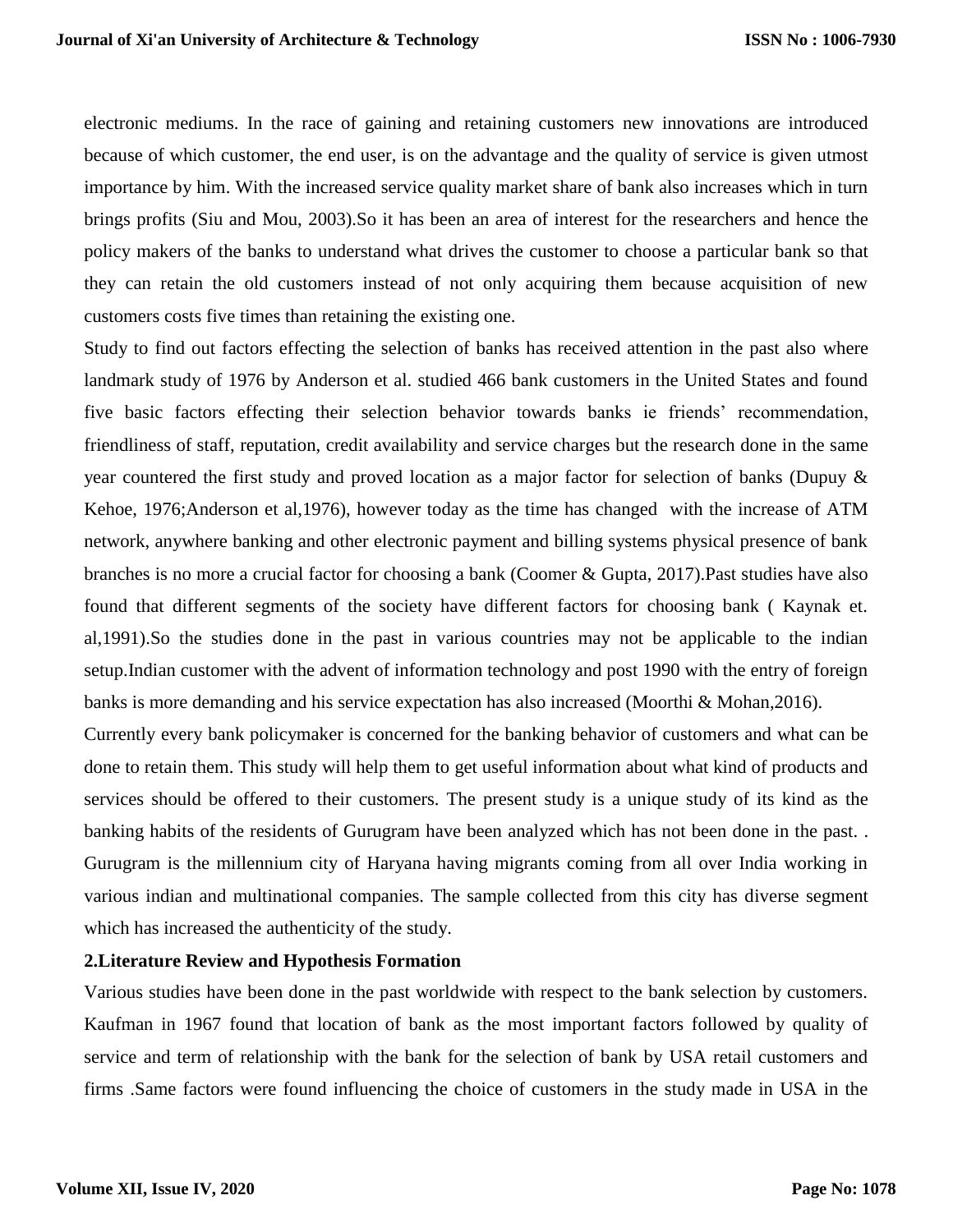year 1974 by Mason & Mayor with other factors like staff friendliness, loan facility and recommendation. Fitts (1975) assessed the customer data in the USA and concluded banking experience, customer orientation and personal influence being important factors which appeals them to the bank. The pioneer study done by Anderson et. al (1976) in USA used determinant attribute analysis studies a sample of 466 customers and segregated customers in convenience oriented and service oriented and listed friend's recommendation, reputation, availability of credit as factors kept in mind for choice of bank.The study was questioned in the same year on sampling and measurement method (Dupuy & Kehoe, 1976).Most of the studies followed in USA found location being the top most priority while selecting a bank (Riggall, 1980). Martenson (1985) studied the factors in Swedish setup and also found location, availability of loan and payment of salary as the crucial factors in selecting bank apart from bank image and customer's own interest. With multiattribute model used the research done in Singapore found that courteous staff, influence of family members,friends and neigbours are the main points considered by customers (Tan & Chua,1986).In 1991 multiple bank users were selected and studied their banking habits in Hongkong and convenience ,friendliness and location were established factors.In the same year Turkey's customers were selected the factors found were advertisement,bank's image ,bank parking facility (Kaynak et al.,1991).Later studies done in USA and Poland in the year 1994 and 1996 respectively gave weightage to reputation ,price and convenience (Boyd et al.,1994 ;Kennington et al,1996;Zineldin,1996).

With the change in time and entry of online platform the selection factors have also changed.In 2001, India too witnessed 20 major banks entered online mode and within first year 17 % of the total internet users were ebanking users (Sawant et al, 2013).As the financial knowledge of customers increased their preferences also changed as the customer with low financial knowledge still gave weightage to the location aspect as compared to a knowledgeable customer for whom bank preferred by his family will be his bank (Devlin,2002).Like knowledge tenure of term with the bank also plays a vital role in his choice criteria. Devlin & Garrard (2004) divided the tenure of relationship with bank in three parts short, medium and long term. Form short tenure customers recommendation was important factor, medium tenure customers preferred recommended banks however existing family relationship with a bank attracts a long tenure customers. A similar study done for single and multiple bank customers in Britain and it was established that choice factors differs in case of primary bank and secondary bank. For primary bank customers looks out for a recommended bank whereas for secondary bank incentive offered by the bank plays an important role (Devlin & Gerrard, 2005).Italian customers were surveyed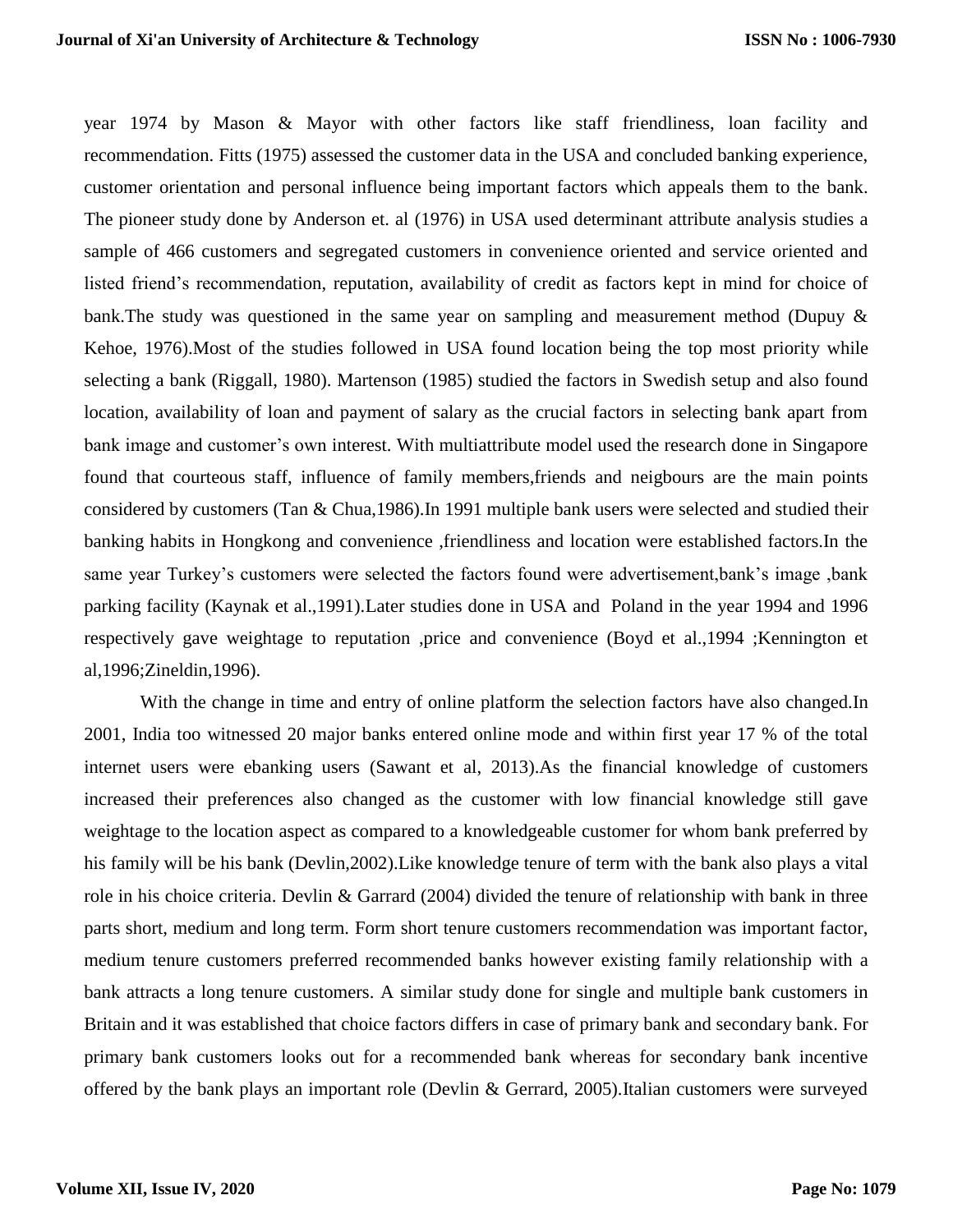in 2014 and new insights were drawn where it was found that duration of relationship with the bank and pricing attributes have increased with time (Ricci & Caratelli,2014).

Most of the studies in the past belong to developed countries. As far as India is concerned, the studies done worldwide cannot be implied directly due to the different geographical and demographic settings here. The indian banking system is more complex and different for many reasons, firstly the population size, density of population and the composition of population makes it complicated for the banks to cater the demand of customers, secondly the mixture of big and small banks along with technology and deregulation (Arora & Kaur, 2019).Studies done for the factors affecting indian customers to choose bank are very limited. The criteria used by MBA students in Delhi to select a bank were studied in 2010 and was found that the young generation needs high tech facilities offered by the banks and they are very particular about the display of counters at the bank. Recent study in 2017 was done taking sample from metropolitan city of India Benguluru wherein benefits from the banks were divided in functional, emotional and self expressive benefits and found that self expressive benefits are most important for the customers (Moorthi & Mohan, 2017). After going through the previous studies and various parts of the world, major factors have been studied which have been briefly explained below.

- Service Quality- Every customer if served efficiently generates incremental profits every year (Storbacka et al., 1994).So its important to serve the existing than to acquire fresh customers (Piha & Avalonitis, 2015).Parasuraman et al., 1988 gave a clear definition of service quality and said that it the difference of customer's expectation and his evaluation for the service experienced. He also postulated SERVQUAL model to measure the quality of service(Narteh,2015).Poor service quality not only changes the behavior of the customer towards the company but also changes his attitude (Zeithaml et al,1996).Service quality impacts customer retention, customer purchase intention, loyalty, word of mouth ,customer satisfaction(Piha,2015;Meesala & Paul,2018;Choudhury,2018).Whether it is manufacturing or services sector the purchase intention increases with the better service provided (Meeasla & Paul,2018).
- Word of mouth-To decide on patronizing a service word of mouth plays an important part. It is the positive or negative perception backed by the influence of society (Lien et al., 2018), This spread of information can be personal or by any electronic media (Lien et al., 2018).Learning by observation what consumers are best at which can lead to large scale behavioral learning (Libai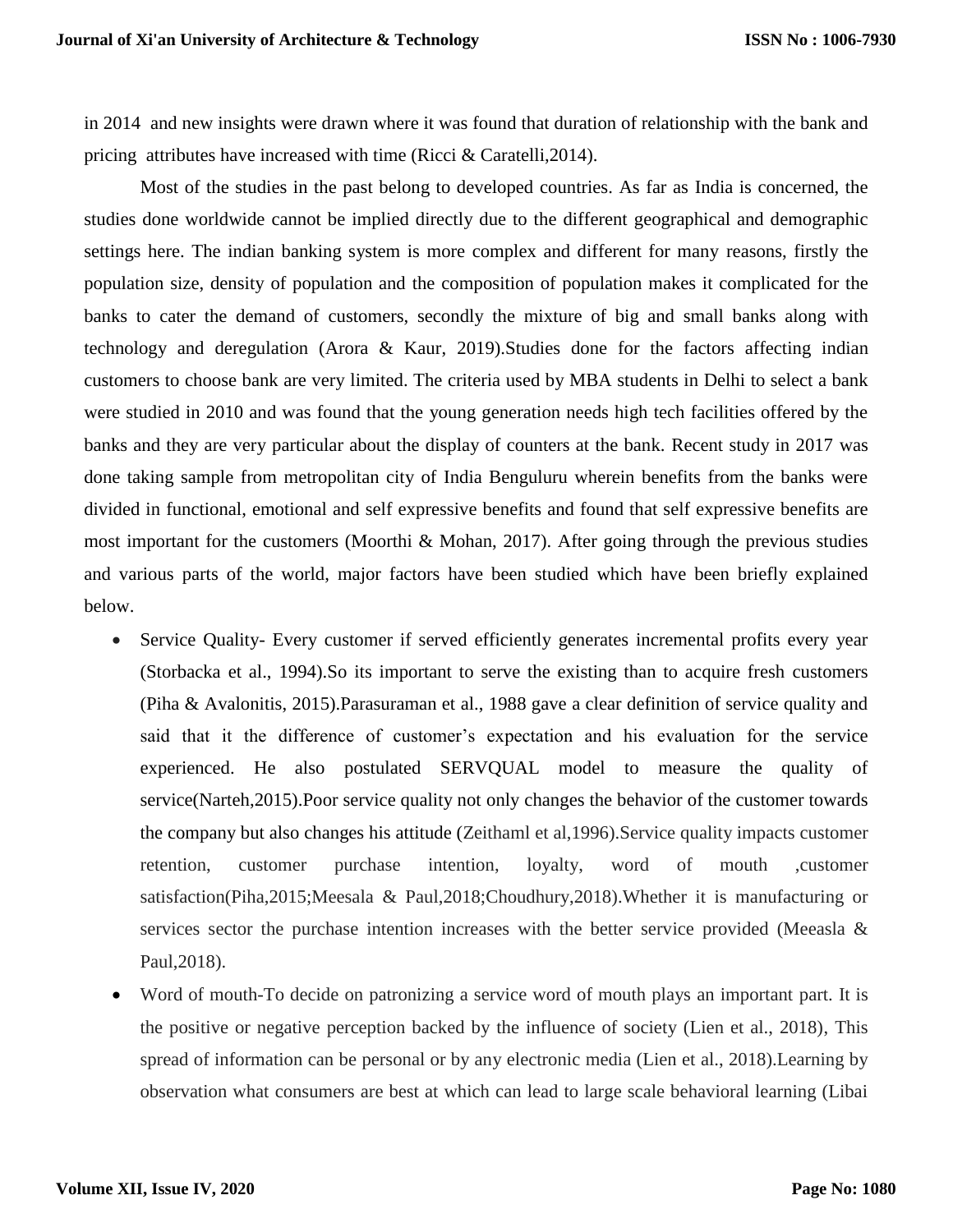et al.,2010).Word of mouth has a direct impact on reputation, brand switching and brand equity (Loureiro et al,2014 ; Murtiasih et al.,2014).

- Service Products-The products and services offered by banks have a direct relationship with the selection of bank as today customer needs variety and it is because the recent financial crisis and growing technology(Khaitbaeva et al.,2014).Banks need to ensure the products offered should be need based and can be differentiated (Tucker & Jubb,2018).As these days para banking products are being offered by banks to increase profitability like Mutual Funds, Life Insurance ,General Insurance and Bonds (Aggarwal & Futter,2019).The service products offered and the appeal used effects the reputation of the bank (Ruiz et al.,2016).
- Reputation-It is a source of perception for customers, internal and external stakeholders about the identity of the company (Zameer et al., 2015).Sustainability and profitability of banks depends upon how reputed it is in the industry and if the bank is negatively reputed it becomes a problem. Customer loyalty and word of mouth are directly impacted by bank's reputation (Ruiz et al., 2016).
- Switching Cost-It has been found in earlier researches that switching cost is linked to inconvenience. It is referred to sacrifices and penalties by changing service provider which can be monetary or non monetary like time, effort and other psychological costs .It has been proposed by Bell et al.(2005) that switching cost negatively effects satisfaction and loyalty (Dagger & David, 2012).Social exchange theory suggests that whenever a customer perceives that there is a cost involved and is exceeding the benefits then there are higher chances for them to leave ,However in case of banking it is not always easy as there are penalties involved (Laksamana et al.,2013).
- Price-In the words of Zeithaml (1988),price is the attribute sacrificed for obtaining some goods or services which in banking is more complicated as it not only involves interest or service charges but also the switching cost (Gerrard and Cunningham, 2004).Pricing depends upon the cost, market positioning and the quality of services. Prices have an impact on customer satisfaction, loyalty and company image (Calabrese & Francesco, 2014).
- Advertisement Communication-In financial services advertisement means the communicating medium by the banks to its customers directly or indirectly with an intention to attract them to use its financial services (Amoako, 2017).It makes customers to make choices out of various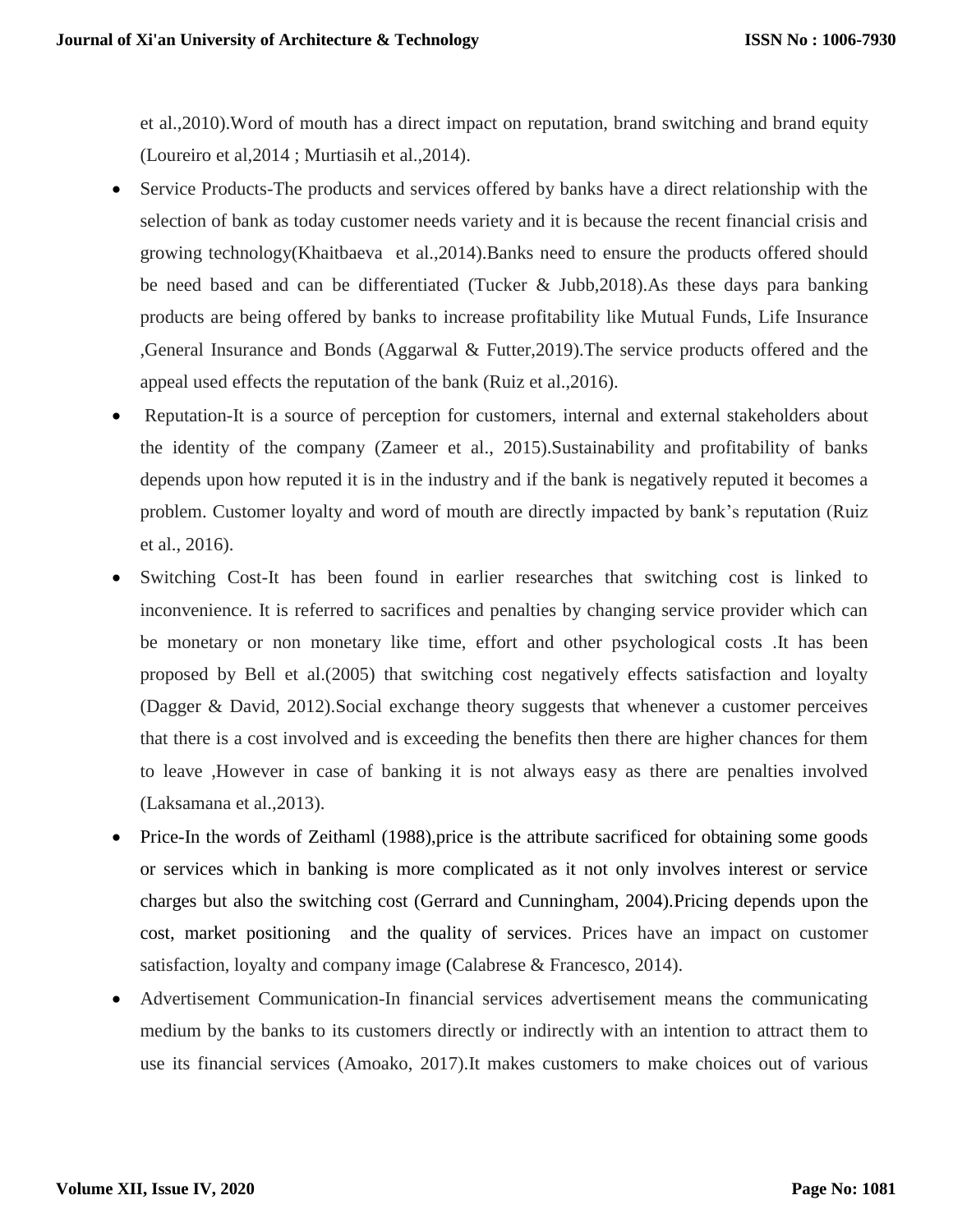alternatives which increases the wallet share of small banks and makes the competition more intense (Honka et al., 2017).Revenue, market value and share are influenced by advertisement.

 Adoption Intention-Adoption intention refers to the plan the customer makes to either use or not to use the services in future. It also includes whether he intends to refer the services to others based on his experience.

### **3.Methodology and Design**

### **3.1 Expert Survey**

There have been a lot of studies done in developing countries for the selection of banks but most of them are lacking in two aspects. Firstly most of them have been done on student segment and secondly all the previous studies have relied only on previous researches for the factors.In the present study, previous studies were referred to take out major factors affecting selection of bank. Then Delphi technique was adopted and expert survey was done ( Okoli &Pawlowski ,2004).18Experts were selected using snowball technique (Biernacki & Waldorf 1981).Branch Managers with more 15 years of experience working with different banks in Gurugram were contacted by taking prior appointment and were approached during their lunch hours.They were asked to share 6 major factors affecting the selection of banks.The factors were later studies and collated on the basis of affinity prespective .Following Table(Table-1) is the factor given by the experts and then they were included in the heads.

| $S$ No         | Category               | <b>Factors mentioned by Experts</b>                                                                                                                                                                                                                                                                                                  | Count |
|----------------|------------------------|--------------------------------------------------------------------------------------------------------------------------------------------------------------------------------------------------------------------------------------------------------------------------------------------------------------------------------------|-------|
| 1              | <b>Service Quality</b> | Ease of Online Banking (2), Mobile Banking (2), Convinience of<br>Location(2), Branch Network (2), Bank open hours(1), Attitude of<br>bank staff $(1)$ , Quick complaint resolution $(3)$ , Availibility of parking<br>$facility(1)$ , Ease of applying $Loans(2)$ , Accuracy<br>in<br>Transactions(1), Branch Staff Friendliness(1) | 18    |
| $\overline{2}$ | Trust                  | Risk Perception (4), Safety of funds (3), Trust in the<br>staff $(2)$ , Secure Feeling about Bank $(1)$                                                                                                                                                                                                                              | 10    |
| 3              | Reputation             | Bank's Reputation (14), Brand Image(3), Popularity of Bank(1)                                                                                                                                                                                                                                                                        | 18    |
| $\overline{4}$ | Perceived value        | Low account maintainance charges(12), Low rate of interest on<br>$loans(4)$ , High rate of interest on savings and deposits $(5)$ , Free cash<br>incentives(1)                                                                                                                                                                       | 22    |
| 5              | Service products       | Student's<br>$Cards(5)$ , Foreign<br>Exchange<br>Account(1), Credit<br>$products(4)$ , Overdraft facility(2)                                                                                                                                                                                                                         | 12    |

### **Table 1**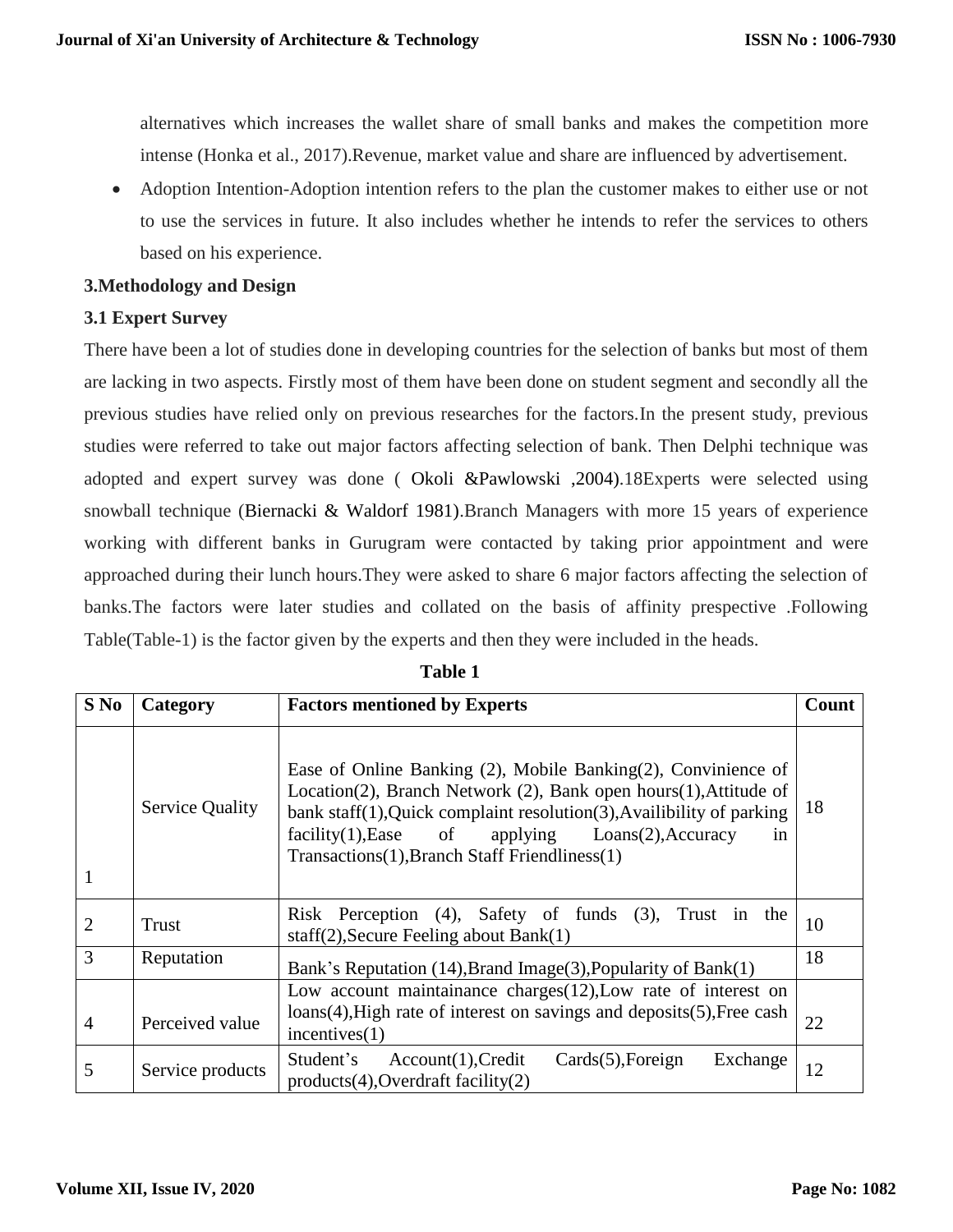|                | <b>Grand Total</b>    |                                                                                  | 108            |
|----------------|-----------------------|----------------------------------------------------------------------------------|----------------|
| 13             | <b>Job Relevance</b>  | Purpose for opening account $(1)$ , Relevance of account $(1)$                   | $\overline{2}$ |
| 12             | Innovativeness        | Attitude towards New Services(2), Affection towards Innovative<br>services $(2)$ | $\overline{4}$ |
|                | Consumer              |                                                                                  |                |
| 11             | Experience            | Past experience with any Bank(2), Quality of experience with any<br>bank(1)      | 3              |
| 10             | Enjoyment             | Happiness(1), enjoyful experience(1)                                             | $\overline{2}$ |
|                | Perceived             |                                                                                  |                |
| 9              | Demography            | Qualification(1), Income $Slab(5)$ , Occupation(1)                               | 7              |
| 8              | Advertisement         | effective promotions made by the bank $(1)$                                      |                |
| $\overline{7}$ | <b>Switching Cost</b> | Loss due to Switching to competition bank $(4)$ ,                                | $\overline{4}$ |
| 6              | Word of Mouth         | Referral by Family and Friends (4), Family relationship with the<br>Bank(1)      | 5              |

On the basis of the factors on which more than 50% experts agreed were selected and others were rejected (Table-2).In the next step the experts were contacted again to rank(from 1 to 9,where 1 is least important and 9 is most important) the selected factors .The ranking is shown in Table 3.**Table-2**

| <b>Serial No</b> | Category                       | Count          | Selected/Rejected |
|------------------|--------------------------------|----------------|-------------------|
| $\mathbf{1}$     | <b>Service Quality</b>         | 14             | Selected          |
| $\overline{2}$   | Trust                          | 13             | Selected          |
| 3                | Reputation                     | 12             | Selected          |
| $\overline{4}$   | Perceived Value                | 11             | Selected          |
| 5                | Service products               | 10             | Selected          |
| 6                | Word of Mouth                  | 10             | Selected          |
| $\overline{7}$   | <b>Switching Cost</b>          | 9              | Selected          |
| 8                | Advertisement                  | 9              | Selected          |
| 9                | Demography                     | 8              | Selected          |
| 10               | Perceived Enjoyment            | 6              | Rejected          |
| 11               | Experience                     | 5              | Rejected          |
| 12               | <b>Consumer Innovativeness</b> | 3              | Rejected          |
| 13               | <b>Job Relevance</b>           | $\overline{2}$ | Rejected          |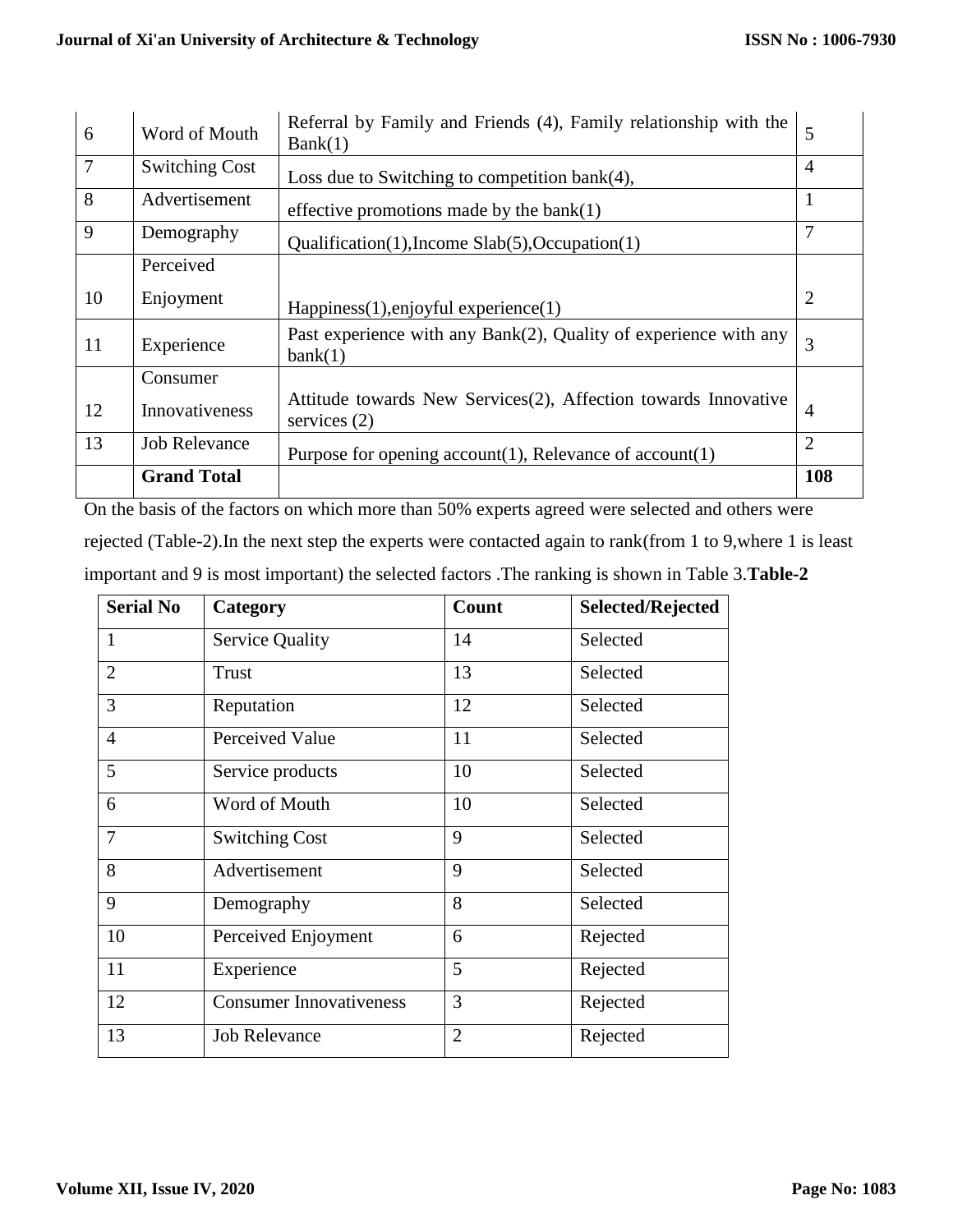# **Table-3**

| Ranking   |                | Service Quality | Trust          | Reputation     | Perceived Value | Product<br>Service | Word of Mouth  | Switching<br>Cost | Advertisement  | Demography     |
|-----------|----------------|-----------------|----------------|----------------|-----------------|--------------------|----------------|-------------------|----------------|----------------|
| Expert 1  | 9              |                 | 8              | $\overline{7}$ | 6               | $\overline{4}$     | 3              | 5                 | $\mathbf{1}$   | $\overline{2}$ |
| Expert 2  | $\overline{7}$ |                 | 9              | 8              | 6               | 3                  | $\overline{3}$ | 5                 | $\overline{2}$ | $\mathbf{1}$   |
| Expert 3  | 8              |                 | 9              | $\overline{7}$ | 6               | 3                  | $\overline{4}$ | 5                 | $\mathbf{1}$   | $\overline{2}$ |
| Expert 4  | $\overline{7}$ |                 | 9              | 8              | 6               | 3                  | $\overline{4}$ | 5                 | $\mathbf{1}$   | $\overline{2}$ |
| Expert 5  | 9              |                 | $\overline{7}$ | 8              | 6               | 3                  | $\overline{4}$ | 5                 | $\mathbf{1}$   | $\overline{2}$ |
| Expert 6  | 8              |                 | 9              | $\overline{7}$ | 5               | 3                  | $\overline{4}$ | 6                 | $\mathbf{1}$   | $\overline{2}$ |
| Expert 7  | $\overline{7}$ |                 | 8              | 9              | 5               | 3                  | $\overline{4}$ | 6                 | $\mathbf{1}$   | $\overline{2}$ |
| Expert 8  | 9              |                 | $\overline{7}$ | 8              | 6               | 3                  | $\overline{4}$ | 5                 | $\overline{2}$ | $\mathbf{1}$   |
| Expert 9  | $\overline{7}$ |                 | 8              | $\overline{9}$ | $\overline{5}$  | $\overline{4}$     | $\overline{3}$ | 6                 | $\overline{2}$ | $\mathbf{1}$   |
| Expert 10 | 9              |                 | 8              | 6              | $\overline{4}$  | 5                  | $\overline{3}$ | $\overline{7}$    | $\overline{2}$ | $\mathbf{1}$   |
| Expert 11 | $\overline{7}$ |                 | 8              | 9              | $\overline{4}$  | 5                  | 3              | 6                 | $\overline{2}$ | $\mathbf{1}$   |
| Expert 12 | $\overline{7}$ |                 | 9              | 8              | 6               | 5                  | $\overline{2}$ | $\overline{4}$    | 3              | $\mathbf{1}$   |
| Expert 13 | $\overline{7}$ |                 | 9              | 8              | 5               | 6                  | $\mathbf{1}$   | $\overline{2}$    | 3              | $\overline{4}$ |
| Expert 14 | 8              |                 | 9              | 6              | 5               | $\overline{4}$     | 3              | $\overline{7}$    | $\overline{2}$ | $\mathbf{1}$   |

The next step adopted was to validate the ranking by using quantitative testing with the help of

Kendall's W coefficient of concordance where the value of w is .883(any value more than 0.7 signifies

strong agreement) as shown in Table 5 & 6.

# **Table 4**

# **Descriptive Statistics**

|                        | N  | Mean | st. dev | m <sub>1</sub> n | max |
|------------------------|----|------|---------|------------------|-----|
| <b>Service Quality</b> | 14 | 7.79 | 0.893   |                  | q   |
| Trust                  | 14 | 8.36 | 0.745   |                  | 9   |
| Reputation             | 14 | 7.71 | 0.994   | 6                | 9   |
| Perceived Value        | 14 | 5.36 | 0.745   | $\overline{4}$   | 6   |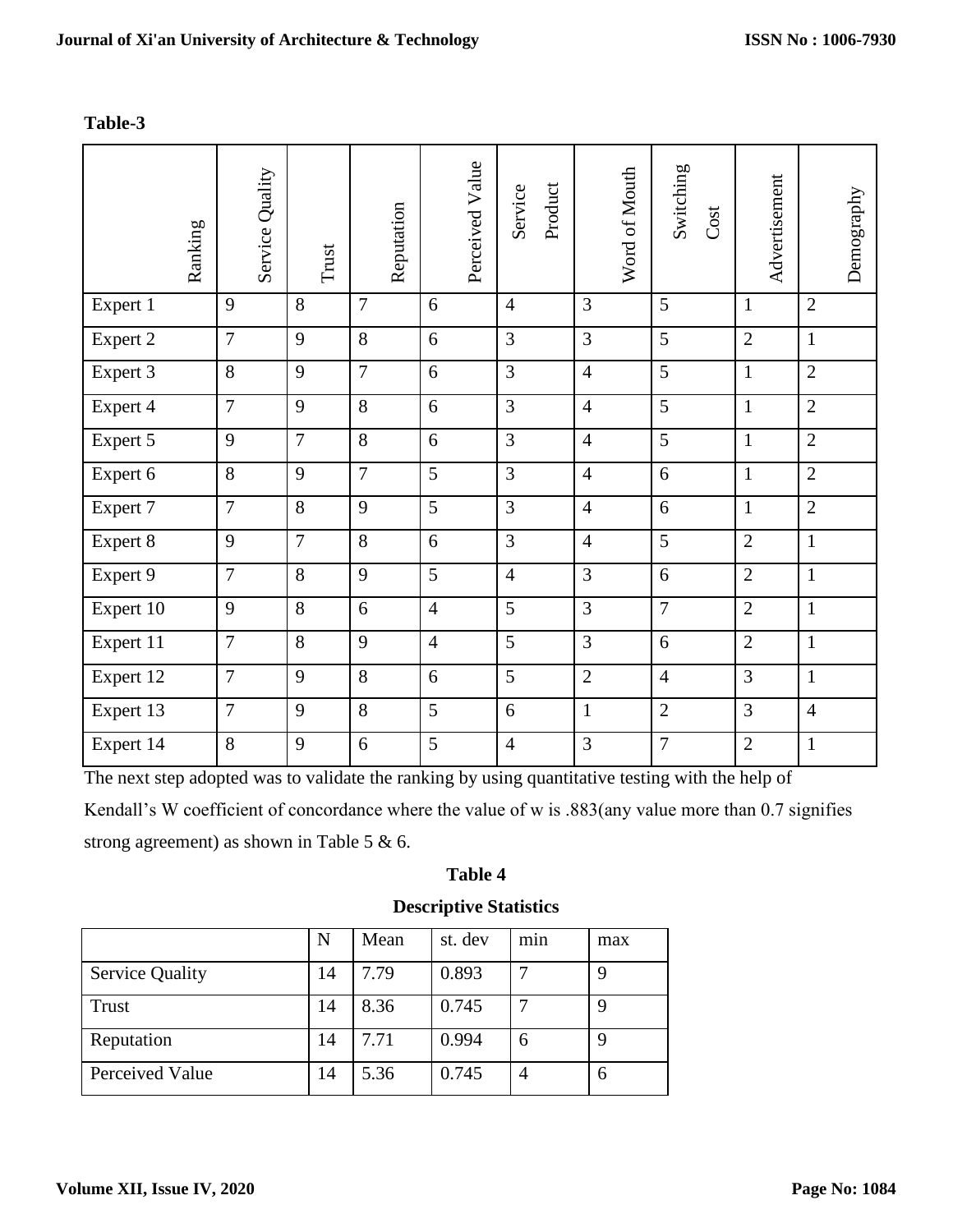| Service prudence | 14 | 3.86 | 1.027 | O |
|------------------|----|------|-------|---|
| Social Norm      | 14 | 3.21 | 0.893 |   |
| Switching cost   | 14 | 5.29 | 1.267 | − |
| Advertisement    | 14 | 1.71 | 0.726 | 3 |
| Demerger         | 14 | .64  | 0.842 |   |

# **Table-5**

# **Kendall's W Test-Ranks**

|                        | Mean |  |
|------------------------|------|--|
|                        | Rank |  |
| <b>Service Quality</b> | 7.79 |  |
| <b>Trust</b>           | 8.36 |  |
| Reputation             | 7.71 |  |
| <b>Perceived Value</b> | 5.36 |  |
| Service                | 3.89 |  |
| prudence               |      |  |
| <b>Social Norm</b>     | 3.25 |  |
| Switching cost         | 5.29 |  |
| Advertisement          | 1.71 |  |
| Demerger               | 1.64 |  |

| <b>Test Statistics</b> |        |  |  |  |  |
|------------------------|--------|--|--|--|--|
| N                      | 14     |  |  |  |  |
| Kendall's $W^a$        | .883   |  |  |  |  |
| Chi-square             | 98.921 |  |  |  |  |
|                        |        |  |  |  |  |

 $\overline{\text{Df}}$  8

Asymp. Sig.  $\big| .000 \big|$ 

**Table-6**

Concordance

# **3.2 Data Collection**

400 residents of Gurugram were contacted and then online survey by google form was sent to them and only 274 customers filled the forms. Google form is a web based application used to take online surveys which is freely available on google drive and has become famous among educationists (Djenno et al.,2015).126 responses were dumped as they had missing data. The questionnaire was developed with demographic and 33 questions depicting customers' attitude towards factors which influence them to select a bank. The questions have been coded with scale 1 to 7 in which '1' coded as 'strongly disagree' and '7' as 'strongly agree'. The survey has been taken forward with an assumption that the respondents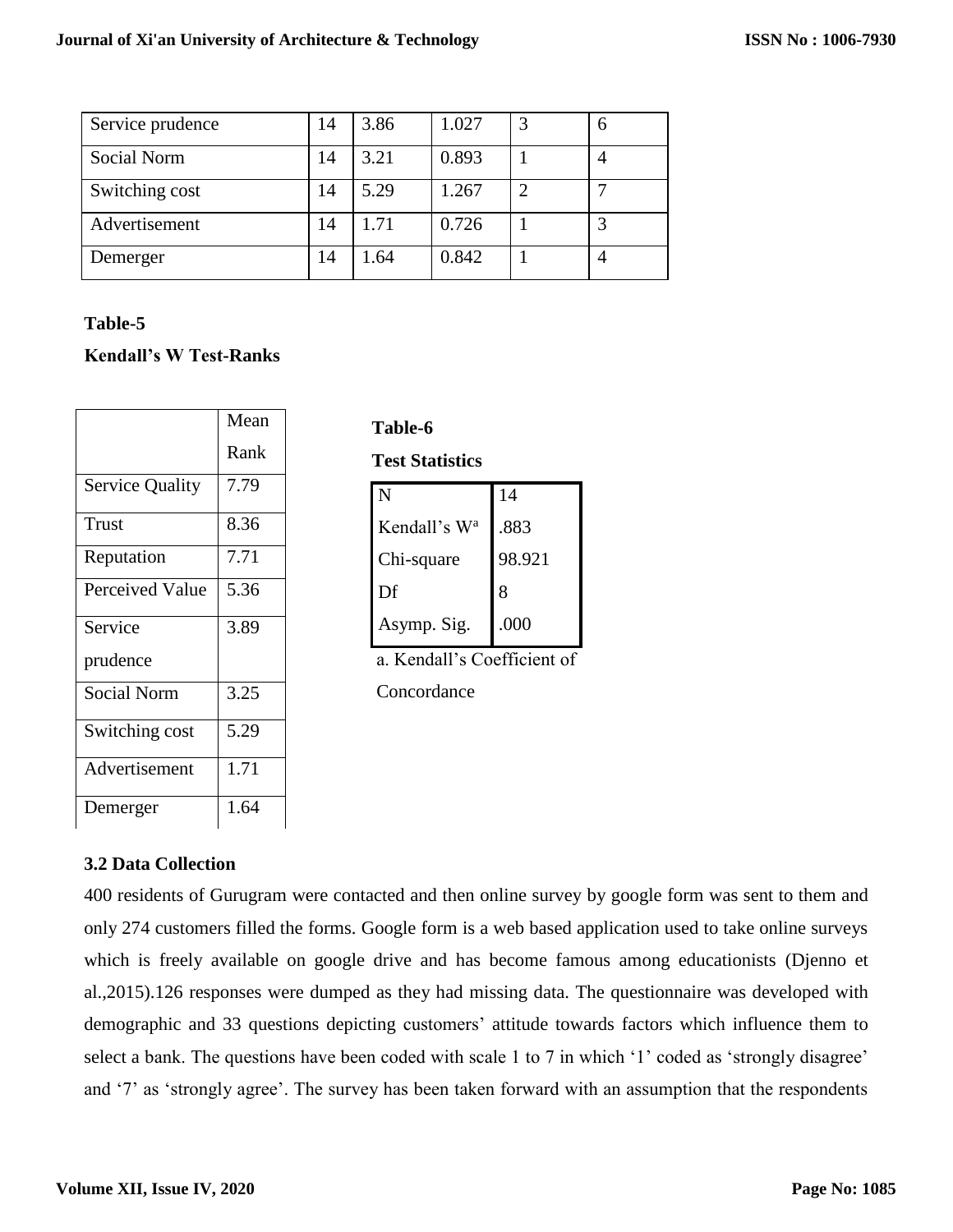filling the questionnaire are educated enough to understand the difference between the scales. Convenience sampling approach was adopted due to cost constraints and it has also been justified in past researches that this kind of sampling can be used in exploratory researches (Malhotra,2005;Rao & Sharma,2010). The questionnaire was forwarded to customers of banks in the lobby section of the branches post permission from designated authority during working hours while they were waiting for their turn on the respective counters. Also the questionnaire was forwarded by the contacts of the respondents. This type for data collection has been recommended in earlier studies as well by Balatar & Brunet (2012) ; Yeo et al.,(2018). There are almost 300 bank branches in Gurgaon but all of them could not be approached and visited as there were some branches where the survey was not approved by the branch managers. Hence total 24 branches were visited for four days each to collect the data from different customers. Out of the sample of 249 customers 203 were collected by visiting the branches and 46 responses were collected from the online medium. It took almost 65 days to collect the data from 274 respondents out of which only 249 responses were shortlisted for study basis the completion of responses.

### **3.3 Analysis**

The data has been analyzed in two stages. In the first stage descriptive statistics was used to study demography and basic profile of respondents .In the second stage, exploratory factor analysis (EFA) was done to study the factors effecting the choice of customers to select their bank. As suggested by Kerlinger (1979), EFA is the resource which goes from complexity to simplicity (Henson & Roberts, 2006).It is used to find the structure of factors and their model. Sample adequacy has been checked by Kaiser-Mayer-Olkin and Bartlett test of sphericity (Refer Tabe-7).KMO value which is .891is exceeding the acceptable limit of .60 as said by Tabachnick & Fidell (2007). which validates that how well the variables can be explained by others. Bartlett's test of sphericity has been calculated with values Approx chi-square-4942.41;df-465 with sig level 00).

| <b>KMO and Bartlett's Test</b>                                 |      |      |  |  |
|----------------------------------------------------------------|------|------|--|--|
| Kaiser-Meyer-Olkin Measure of Sampling Adequacy.               |      | .891 |  |  |
| <b>Bartlett's Test of Sphericity</b><br>Approx. Chi-<br>Square |      | 4942 |  |  |
|                                                                | df   | 465  |  |  |
|                                                                | Sig. |      |  |  |

| anı<br>ю |
|----------|
|          |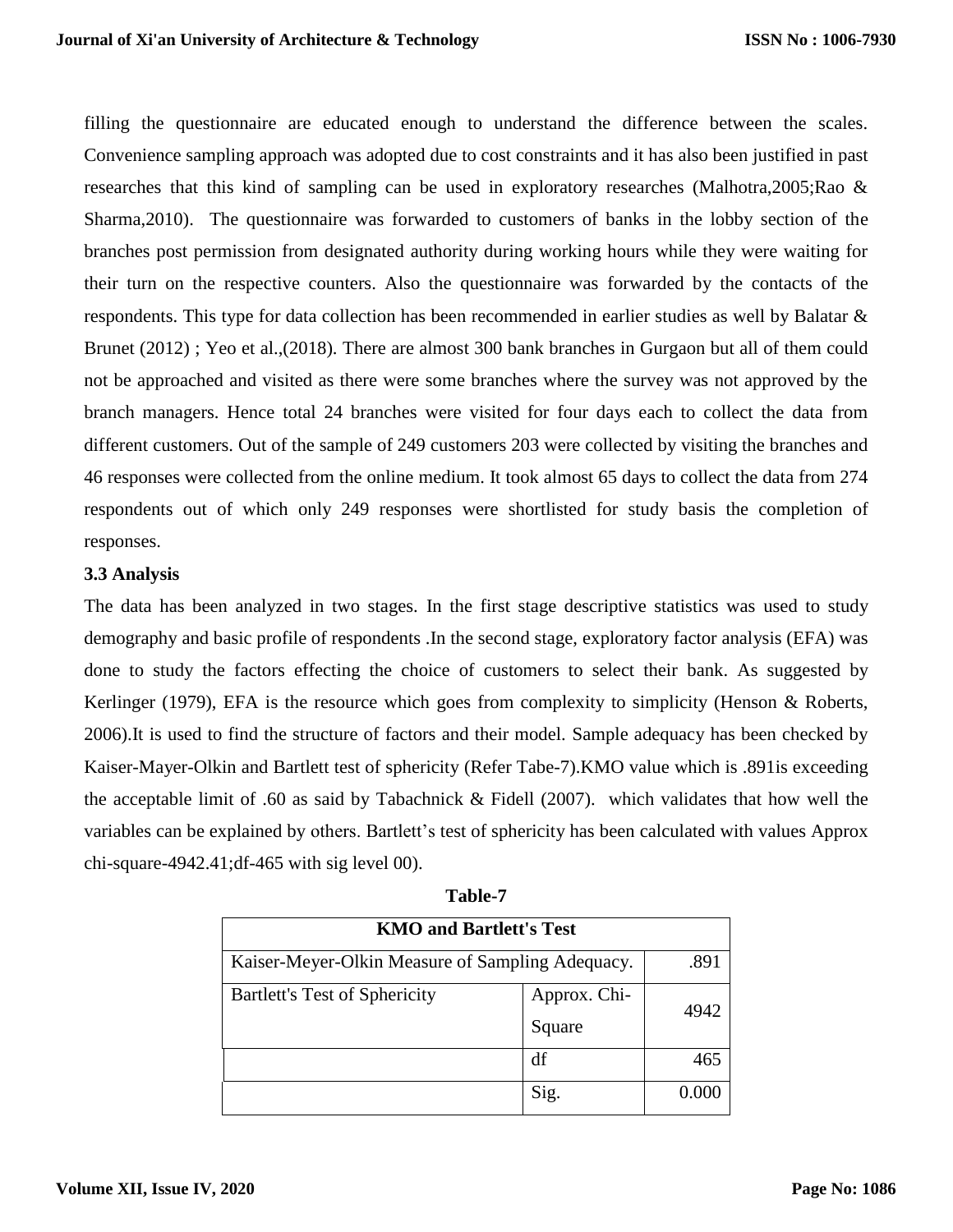Table 8 represents the respondent's profile for the study. Half of the respondents were in the age group of 26-35 and very less percentage ie .8% was 61-81 years. The number of male respondents is slightly more than female respondents. Gurgaon being the hub of multinational companies in India has most of the population salaried and hence the respondent profile also shows that 63.5% of respondent were salaried followed by students and housewives.64.3 % of respondents have been banking with their current bank for more than 5 years. Very less respondents ie 10% hold an account with their current bank from less than 2 years.

| <b>Item</b>                   | <b>Freq</b>    | $\frac{0}{0}$ |
|-------------------------------|----------------|---------------|
| Age (In years)                |                |               |
| 18-25                         | 27             | 10.8          |
| 26-35                         | 126            | 50.6          |
| 36-48                         | 79             | 31.7          |
| 49-60                         | 15             | 6.0           |
| 61-80                         | $\overline{2}$ | .8            |
| Total                         | 249            | 100.0         |
| <b>Gender</b>                 |                |               |
| Male                          | 149            | 59.8          |
| Female                        | 100            | 40.2          |
| Total                         | 249            | 100.0         |
| <b>Occupation</b>             |                |               |
| Salaried                      | 158            | 63.5          |
| Businessowners                | 20             | 8.0           |
| <b>Students</b>               | 30             | 12.0          |
| Housewife                     | 27             | 10.8          |
| Retired                       | 3              | 1.2           |
| Professional(Doctor/CA/Lawyer | 7              | 2.8           |
| etc)                          |                |               |
| Other                         | 4              | 1.6           |

**Table-8**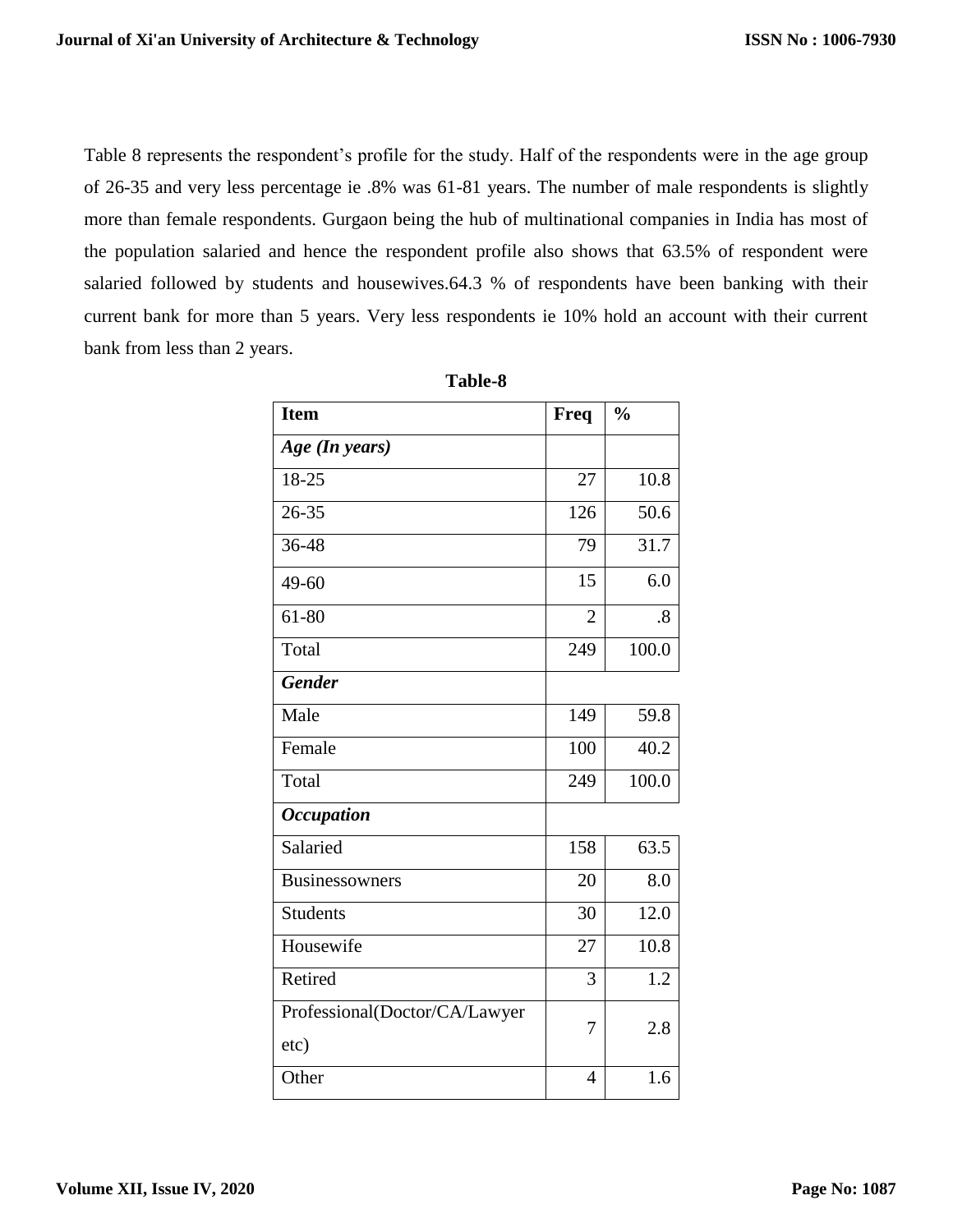| Total               | 249 | 100.0 |
|---------------------|-----|-------|
| Aging with the bank |     |       |
| Less than 2 years   | 25  | 10.0  |
| 2-5 years           | 64  | 25.7  |
| more than 5 years   | 160 | 64.3  |
| Total               | 249 | 100.0 |

### **3.4 Reliability**

Reliability of the selected factors have been validated using.Internal reliability proves how strongly items are connected with a particular construct.The Cronbach α score more than 0.70 indicates that the data is reliable.In the present study the internal consistency was evaluated using Cronbach α.Table-9 shows the cronbach  $\alpha$  of individual factors is more than 0.70. Higher  $\alpha$  scores leads to more reliable data (Nunnally, 1978).

|                                              |             |           | <b>Cronabach</b> |
|----------------------------------------------|-------------|-----------|------------------|
| <b>Statements</b>                            | <b>Mean</b> | <b>SD</b> | $\alpha$         |
| <b>Service Quality</b>                       | 20.37       | 5.01      | 0.906            |
| Covenient bank opening<br>hours              | 2.75        | .831      |                  |
| <b>Convenient ATM</b> access                 | 2.86        | .888      |                  |
| service delivery as promised                 | 2.71        | .869      |                  |
| Regular information on<br>change of services | 3.09        | .909      |                  |
| Polite and emphatetic staff                  | 3.00        | .935      |                  |
| Bank staff response<br>pocedure              | 3.04        | .930      |                  |
| Bank staff to solve problems                 | 2.92        | .901      |                  |
| <b>Word of Mouth</b>                         | 11.14       | 3.182     | 0.826            |

| able |  |
|------|--|
|      |  |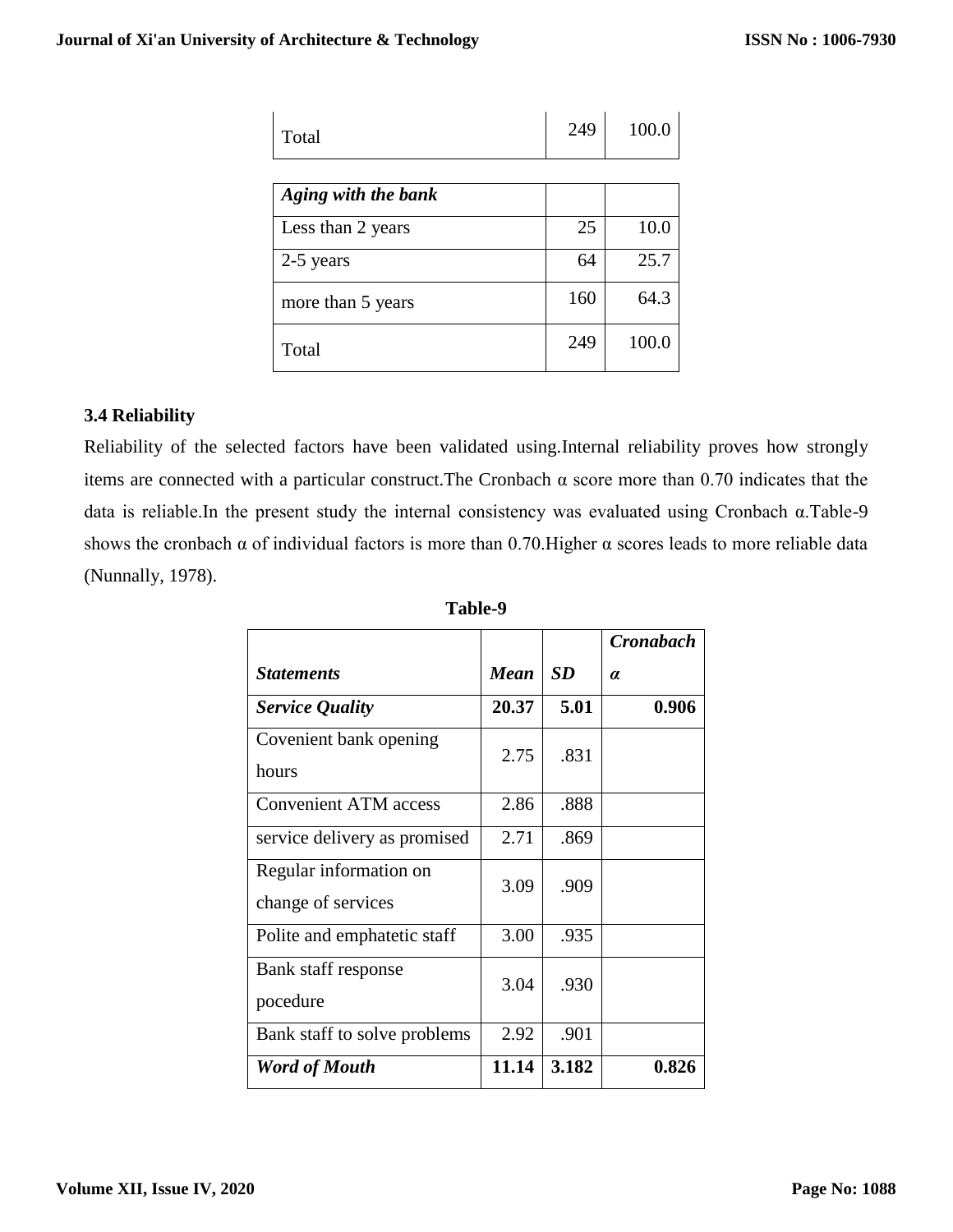| Preference influence by      |       |       |       |
|------------------------------|-------|-------|-------|
| fellow mates, friends and    | 2.65  | .973  |       |
| family                       |       |       |       |
| Influence of social          | 3.25  | .947  |       |
| interaction group            |       |       |       |
| Influence of family and      | 2.52  | .980  |       |
| friends                      |       |       |       |
| Influence expectation of     | 2.73  | 1.023 |       |
| others to follow me          |       |       |       |
| <b>Service Products</b>      | 4.68  | 1.73  | 0.808 |
| Wide range of products       | 2.37  | .921  |       |
| offered                      |       |       |       |
| Need based satisfactory      | 2.31  | .965  |       |
| products offered by bank     |       |       |       |
| <b>Reputation</b>            | 11.97 | 2.028 | 0.906 |
|                              |       |       |       |
| Reliability of bank          | 4.02  | .740  |       |
| Trustworthiness of bank      | 3.97  | .743  |       |
| Financial stability of bank  | 3.98  | .727  |       |
| <b>Switching Cost</b>        | 14.24 | 3.235 | 0.911 |
| Worry of not getting similar |       |       |       |
| services in other banks      | 3.47  | .929  |       |
| Hassle of switching to other |       |       |       |
| bank                         | 3.50  | .951  |       |
| Hidden charges on            |       |       |       |
| switching the bank           | 3.55  | .911  |       |
| Probale bad financial deal   |       |       |       |
| on switching the bank        | 3.71  | .845  |       |
| <b>Price</b>                 | 16.00 | 2.241 | 0.848 |
| Low bank charges             | 4.03  | .647  |       |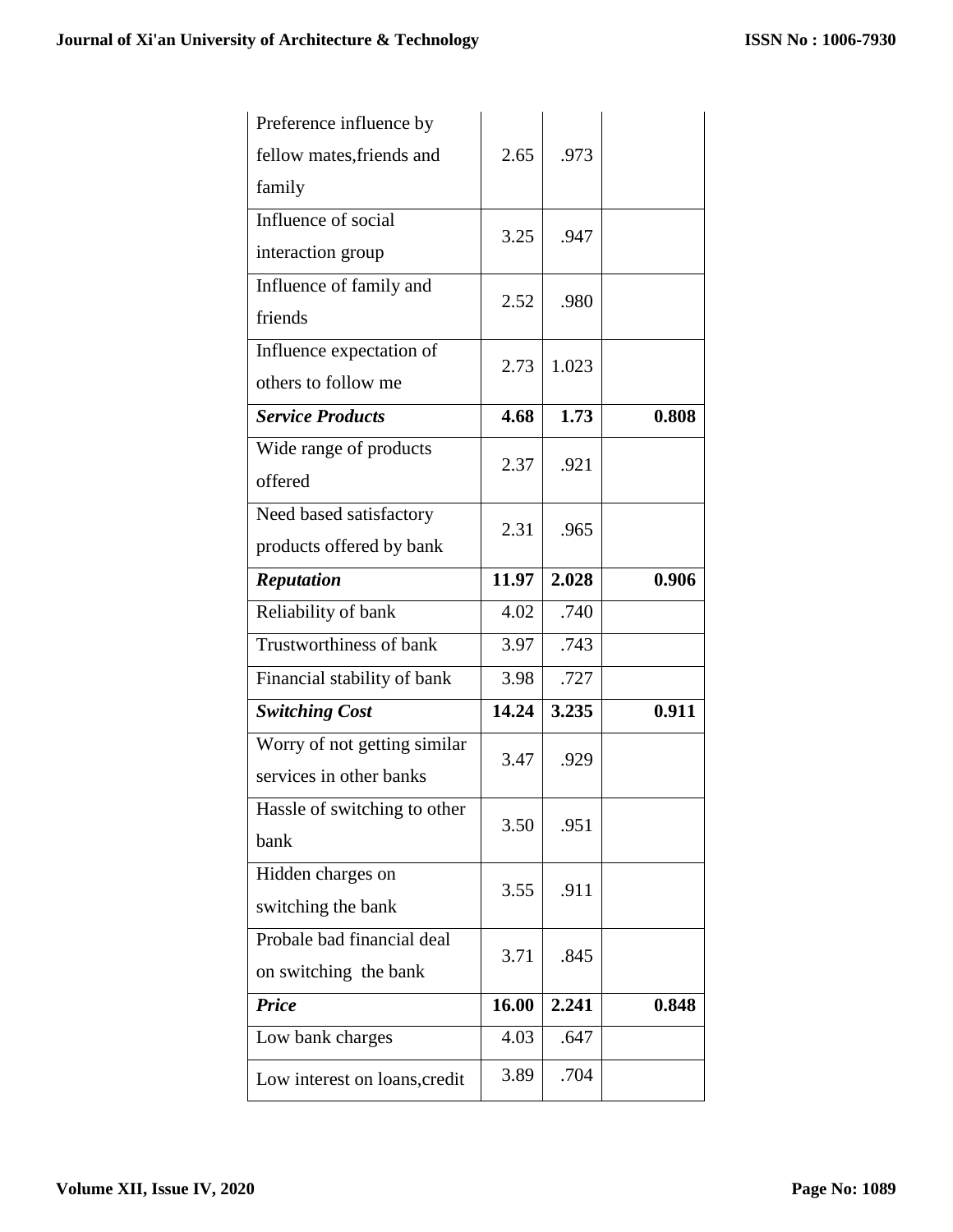| cards and mortgages           |       |       |       |  |
|-------------------------------|-------|-------|-------|--|
| High interest rates on        | 4.14  | .618  |       |  |
| savings account               |       |       |       |  |
| Customer friendly pricing     | 3.93  | .729  |       |  |
| <b>Advertisement</b>          | 11.46 | 2.073 |       |  |
| Communication                 |       |       | 0.871 |  |
| Influential advertising       | 3.85  | .768  |       |  |
| content                       |       |       |       |  |
| Influential advertising words | 3.85  | .778  |       |  |
| Influential advertising       | 3.77  | .779  |       |  |
|                               |       |       |       |  |
| Humour                        |       |       |       |  |
| <b>Adoption Intention</b>     | 15.47 | 2.556 | 0.891 |  |
| Intention to continue with    |       |       |       |  |
| the bank for next 6 months    | 3.76  | .751  |       |  |
| Expectation to continue with  |       |       |       |  |
| the bank for next 6 months    | 3.95  | .711  |       |  |
| Likeliness to continue with   |       |       |       |  |
| the bank for next 6 months    | 3.96  | .731  |       |  |
| Plan to continue with the     |       |       |       |  |
| bank for next 6 months        | 3.80  | .750  |       |  |

### **3.5 Factor Analysis**

After the basic standards checked it was confirmed that the data is fit for factor analysis.Principal component analysis was employed to determine the relationship between the variables with varimax rotation (Hair et al.,1998) and confirmatory factor anaylsis was done to study the factors effecting the selection of banks.Out of 31 total items, 3 items were deleted as the factor loading was less than .40. Finally 28 items which were fully loading were retained for further study using varimax rotation method. Table 10 shows the factor loadings of all the items.All the seven factors are contributing to 73% of total variance. Service Quality has been loaded with 16.70% of total variance which has items like convenience of opening hours, ATMs, service delivery, politeness and competence of bank staff which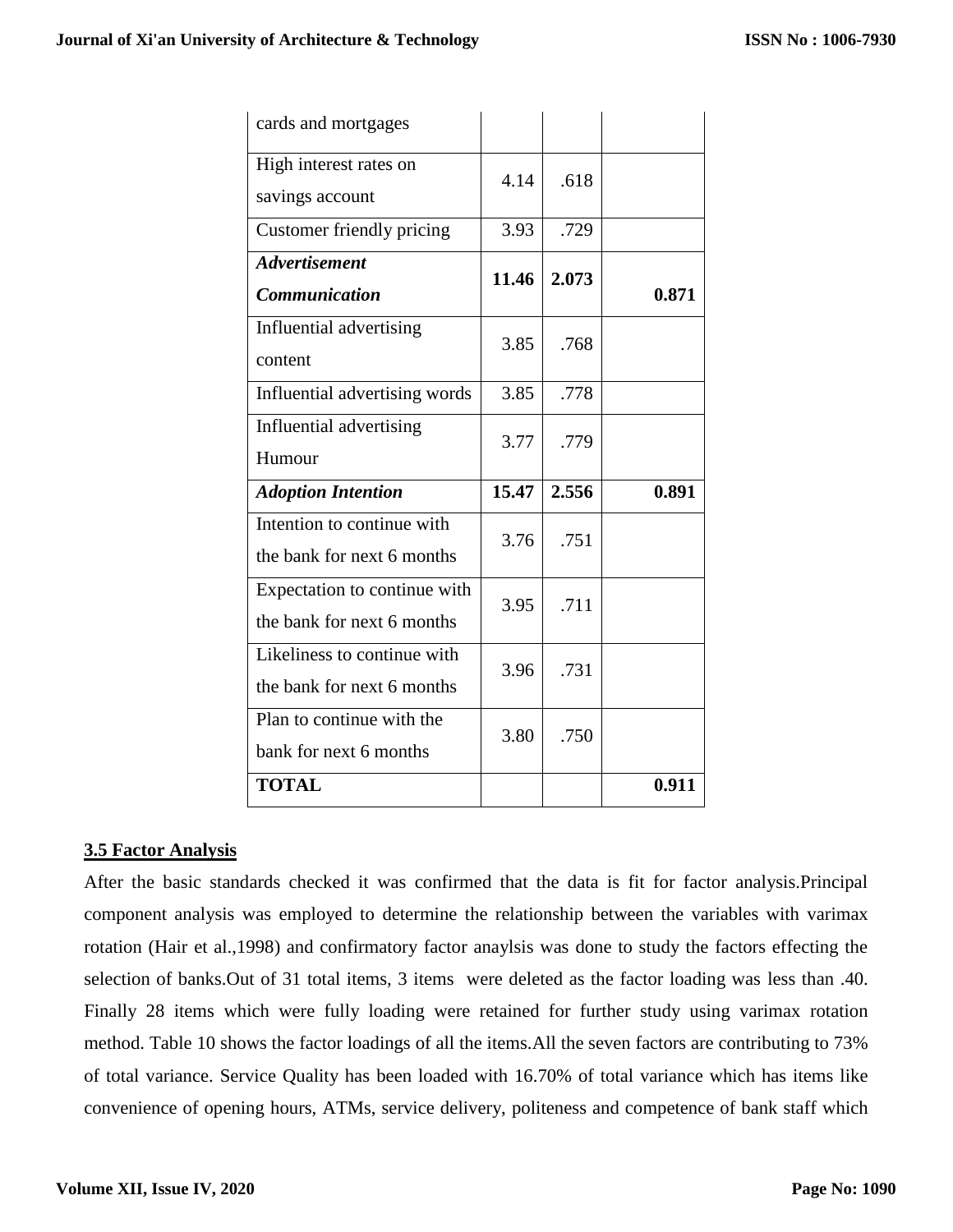has also been considered in recent studies by Suki (2018), Tucker & Jubb (2018),Moorthi & Mohan(2016),Arora & Kaur(2016),Ricci & Caratelli(2014).Switching cost including items worry of cost attached on switching the bank and the same service by other bank and financial loss on changing the bank is loaded with 28% of total variance and has been discussed by Vyas & Raitani(2014).Factor adoption intention has been loaded with 39% whereas price which has been vastly studied in the past by Tucker & Jubb (2018),Arora & Kaur(2016), Ricci & Caratelli(2014),Narteh(2015),Hinson et al.(2009) has loaded 49.31 of total variance.Factor word of mouth is also evident in previous studies including Suki(2018),Arora & Kaur(2016),Hinson et al.(2009),Blankson et al.(2009),Tank & Tyler(2005),It has been accounted for 59% of total variance.Factor reputation including 3 items reliability, trustworthiness and financial stability accounts for reputation holds 67.55% of total variance.Studies undertaken for this factor are Tucker & Jubb(2018),Arora & Kaur(2016),Narteh(2015),Hinson et al.(2009),Blankson et al.(2009),Pass(2006).73% of the total variance is occupied by service products which was used as the same dimension in the studies done in the past by Moorthi & Mohan(2016),Ricci & Caratelli(2014),Pass(2006).

|                                                   |              |          | $%$ of   |               |
|---------------------------------------------------|--------------|----------|----------|---------------|
|                                                   | <b>Eigen</b> | $%$ of   | total    | <b>Factor</b> |
| <b>Items</b>                                      | value        | variance | variance | loading       |
| <b>Statements</b>                                 |              |          |          |               |
| <b>Service Quality (SQ)</b>                       | 4.670        | 16.679   | 16.679   |               |
| Covenient bank opening hours(SQ1)                 |              |          |          | .632          |
| Convenient ATM access(SQ2)                        |              |          |          | .840          |
| service delivery as promised(SQ3)                 |              |          |          | .721          |
| Regular information on change of services(SQ4)    |              |          |          | .719          |
| Polite and empathetic staff(SQ5)                  |              |          |          | .830          |
| Bank staff response procedure(SQ6)                |              |          |          | .863          |
| Bank staff to solve problems (SQ7)                |              |          |          | .720          |
| <b>Word of Mouth(WOM)</b>                         | 2.710        | 9.677    | 58.990   |               |
| Preference influence by fellow mates, friends and |              |          |          | .774          |
| family(WOM1)                                      |              |          |          |               |
| Influence of social interaction group(WOM2)       |              |          |          | .767          |

**Table-10**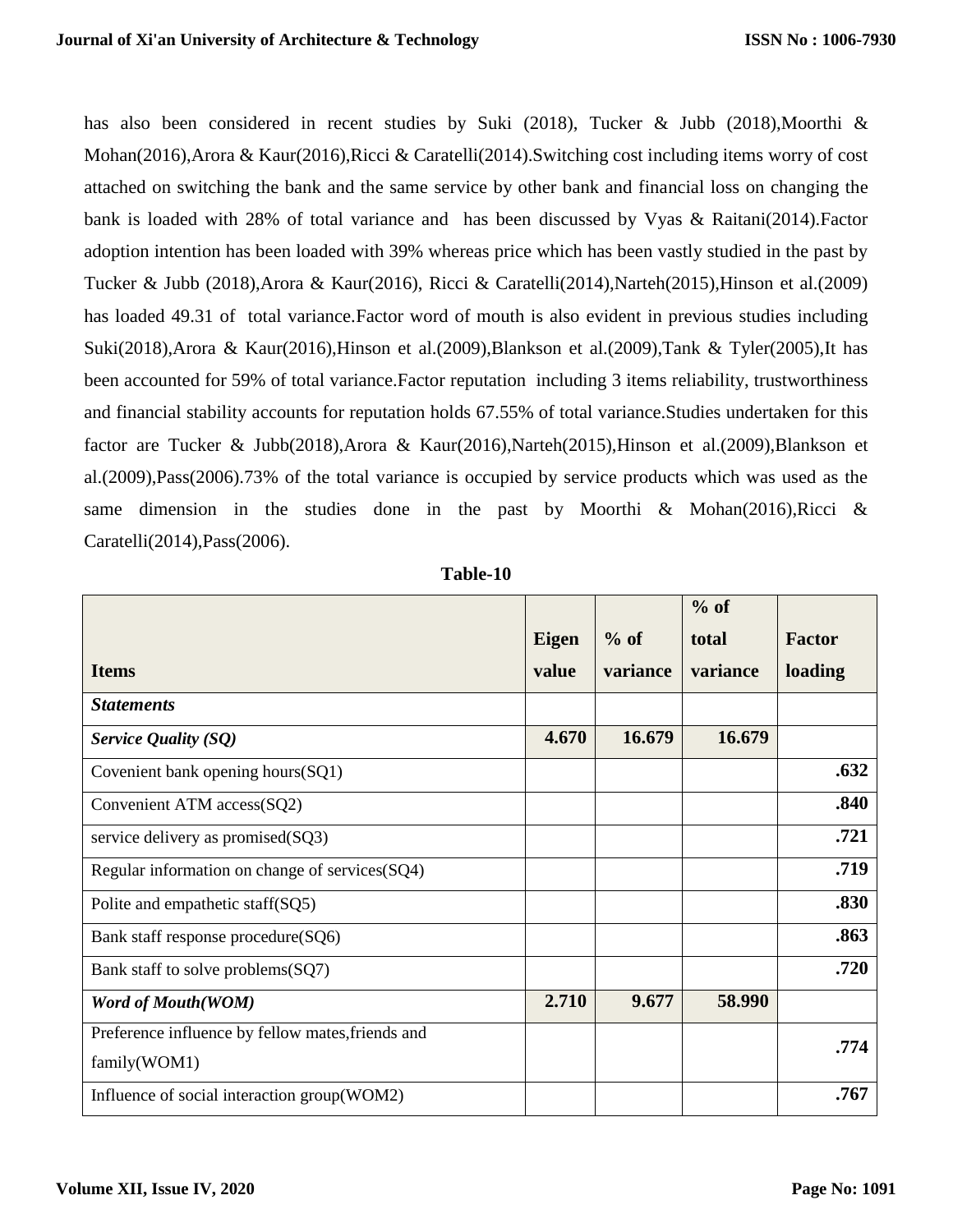| Influence of family and friends (WOM3)                       |       |        |        | .800 |
|--------------------------------------------------------------|-------|--------|--------|------|
| Influence expectation of others to follow me(WOM4)           |       |        |        | .723 |
| <b>Service Products(SP)</b>                                  | 1.608 | 5.744  | 73.302 |      |
| Wide range of products offered(SP1)                          |       |        |        | .831 |
| Need based satisfactory products offered by bank(SP2)        |       |        |        | .867 |
| <b>Reputation(REP)</b>                                       | 2.399 | 8.568  | 67.559 |      |
| Reliability of bank(REP1)                                    |       |        |        | .835 |
| Trustworthiness of bank(REP2)                                |       |        |        | .821 |
| Financial stability of bank(REP3)                            |       |        |        | .804 |
| <b>Switching Cost(SW)</b>                                    | 3.169 | 11.319 | 27.998 |      |
| Worry of not getting similar services in other banks (SW1)   |       |        |        | .762 |
| Hassle of switching to other bank(SW2)                       |       |        |        | .837 |
| Hidden charges on switching the bank(SW3)                    |       |        |        | .823 |
| Probable bad financial deal on switching the bank(SW4)       |       |        |        | .839 |
| Price(P)                                                     | 2.888 | 10.316 | 49.313 |      |
| Low bank charges(P1)                                         |       |        |        | .814 |
| Low interest on loans, credit cards and mortgages (P2)       |       |        |        | .791 |
| High interest rates on savings account(P3)                   |       |        |        | .761 |
| Customer friendly pricing(P4)                                |       |        |        | .752 |
| <b>Adoption Intention(AI)</b>                                | 3.080 | 10.999 | 38.997 |      |
| Intention to continue with the bank for next 6 months (AI1)  |       |        |        | .802 |
| Expectation to continue with the bank for next 6 months(AI2) |       |        |        | .921 |
| Likeliness to continue with the bank for next 6 months (AI3) |       |        |        | .920 |
| Plan to continue with the bank for next 6 months (AI4)       |       |        |        | .825 |

Extraction Method: Principal Component Analysis.

Rotation Method: Varimax with Kaiser Normalization.

Rotation converged in 6 iterations.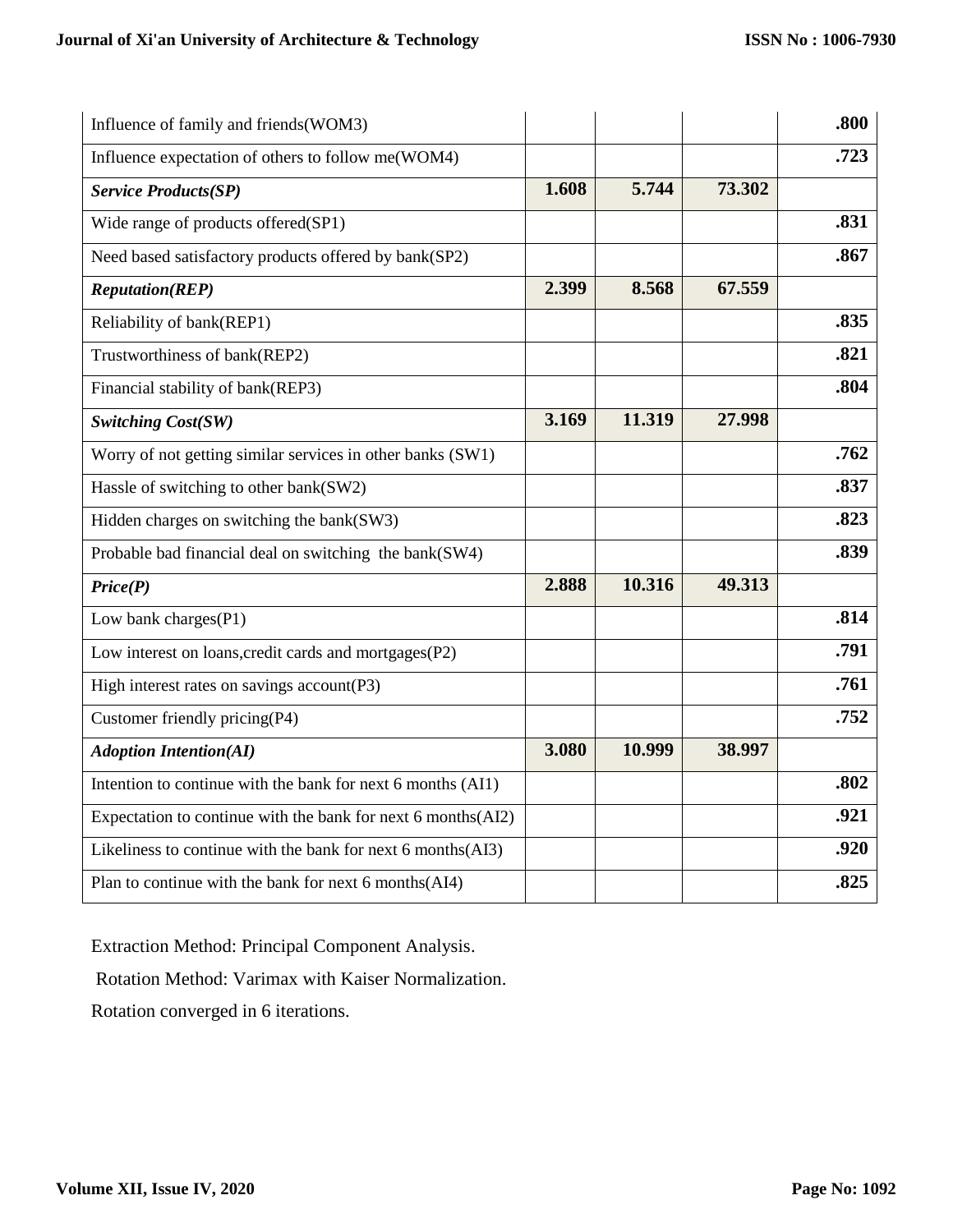### **4.Concluding discussion**

The basic idea of this research has been to study the factors affecting the selection of bank by customers. The top three determinants are service products, reputation and word of mouth. A market oriented banker has to understand the customer's perception while serving him. For a customer it is important for the bank to be highly reputed and competitive products. As postulated by Kotha et al.(2001) there is a great bond between reputation and perceived service quality that customers often depend upon reputation of banks in order to evaluate the products and services offered by them (Ruiz et al.,2016).A major portion of customers go on the words of their family and friends so it is most important for the banks to serve their customers well so that the well served customers are in the capacity to recommend the bank to others. Price too plays an important factor. Today when the customers are financially literate and are rational they want cost efficient banking. In the landmark study done by Devlin (2002) for the customer's banking choices with respect to his financial knowledge and it was discovered that customer with high degree of financial knowledge needs incentives from banks as the most important factor for him is cost while selecting a bank. Although service quality shares least space in the factors however the factor loading of items like bank employee's response to customer's problems and convenience of ATMs have a great importance in shaping the choice behavior of customers.

#### **5.Limitations**

Although this google forms are convenient source of data collection however they are limited to the customers having an access to internet user customer only. The study couldnot cover the lower strata of the population having bank accounts and their choice behavior. The data has been collected from 249 respondents so the results cannot be generalized to the whole population of India as different regions of India have different perceptions.

### **6.Scope for future research**

The present study gives two opportunities for future researchers. Firstly, the study can be taken to another level by taking it to other states of India. For example, Rural India can be studied and will increase the financial inclusion .Secondly after going through the literature review and studying the factors affecting selection of bank there are certain hypothesis which can be formed and can be studied in future research.

*H1: There is a positive relationship between service quality and word of mouth. H2: There is a positive relationship between service quality and adoption intention. H3: There is a positive relationship between positive word of mouth and reputation.*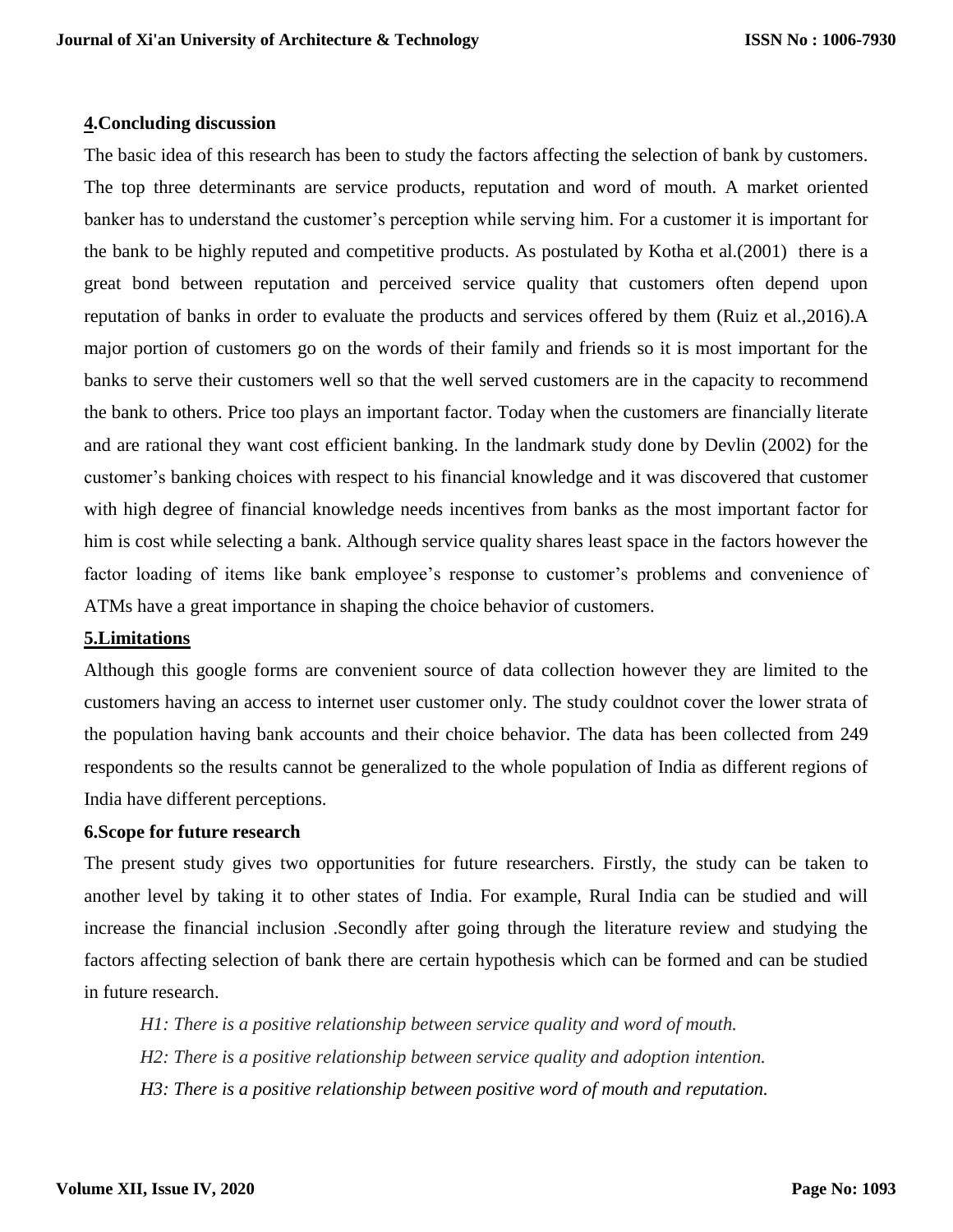*H4: There is a positive relationship between service products offered and reputation. H5: There is a positive relationship between pricing and reputation.*

#### **References**

- 1. Aggarwal, R. and Futter, A., 2019. A comparative study of retail banking practices in compliance with regulatory standard. Journal of Financial Crime
- 2. Amoako, G.K., Anabila, P., Effah, E.A. and Kumi, D.K., 2017. Mediation role of brand preference on bank advertising and customer loyalty. International Journal of Bank Marketing.
- 3. Anderson Jr, W.T., Cox III, E.P. and Fulcher, D.G., 1976. Bank Selection Decisions and Market Segmentation: Determinant attribute analysis reveals convenience-and sevice-oriented bank customers. Journal of Marketing, 40(1), pp.40-45.
- 4. Arora, S. and Kaur, H., 2019. Exploring the bank selection criteria in India: scale development and validation. International Journal of Bank Marketing.
- 5. Baltar, F. and Brunet, I., 2012. Social research 2.0: virtual snowball sampling method using Facebook. Internet research.
- 6. Biernacki, P. and Waldorf, D., 1981. Snowball sampling: Problems and techniques of chain referral sampling. Sociological methods & research, 10(2), pp.141-163.
- 7. Boyd, W.L., Leonard, M. and White, C., 1994. Customer preferences for financial services: an analysis. International Journal of Bank Marketing.
- 8. Calabrese, A. and De Francesco, F., 2014. A pricing approach for service companies: service blueprint as a tool of demand-based pricing. Business Process Management Journal.
- 9. Choudhury, K., 2014. Service quality and word of mouth: a study of the banking sector. International Journal of Bank Marketing.
- 10. Coomer, C. and Gupta, S.S., 2017. Which Factors Determine Bank Selection? A Sample Study of MBA Students in Kolkata. IUP Journal of Bank Management, 16(4).
- 11. Dagger, T.S. and David, M.E., 2012. Uncovering the real effect of switching costs on the satisfaction‐loyalty association. European Journal of Marketing.
- 12. Denton, L. and Chan, A.K., 1991. Bank selection criteria of multiple bank users in Hong Kong. International Journal of Bank Marketing.
- 13. Devlin, J.F., 2002. Customer knowledge and choice criteria in retail banking. Journal of Strategic Marketing, 10(4), pp.273-290.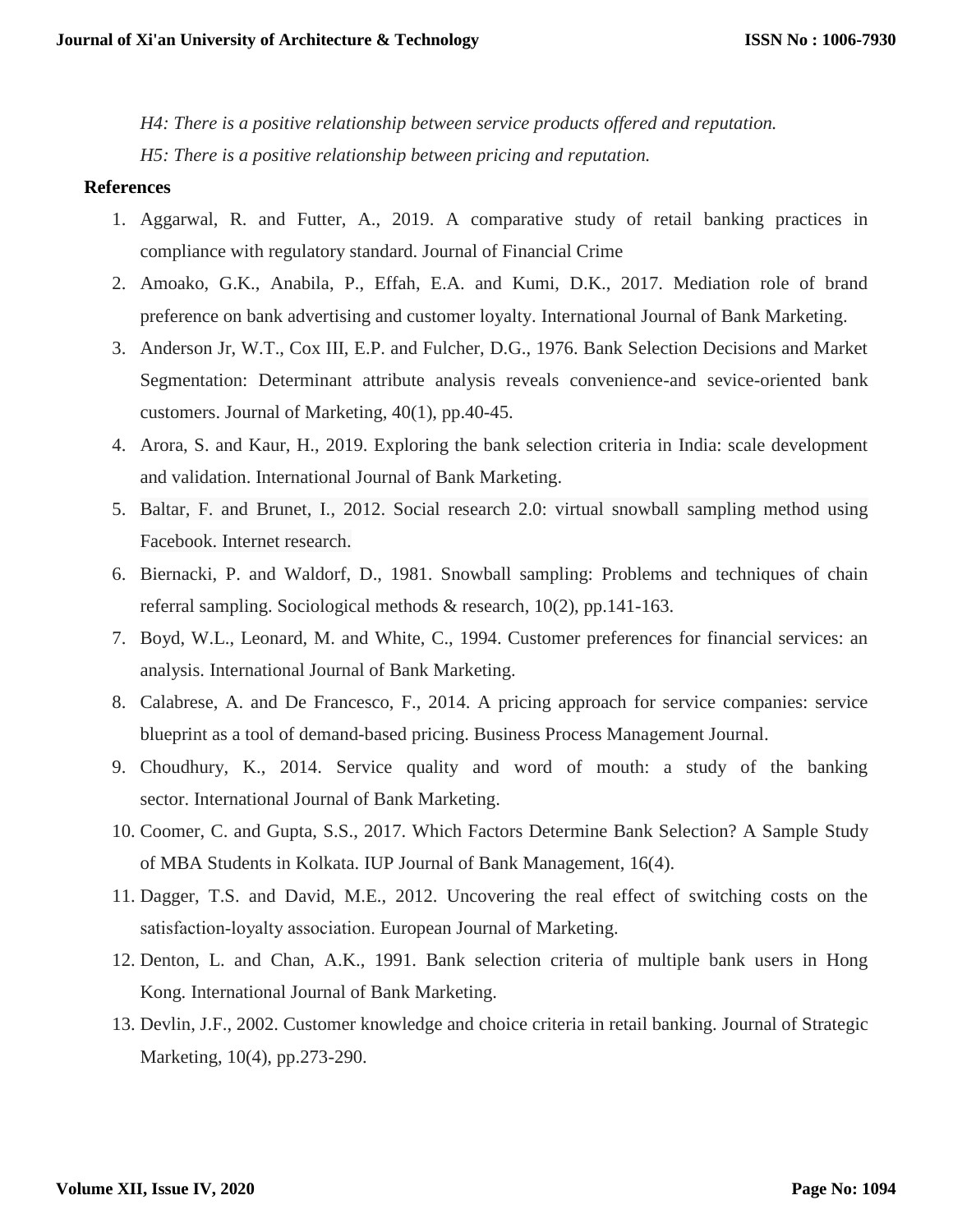- 14. Devlin, J.F. and Gerrard, P., 2004. Choice criteria in retail banking: an analysis of trends. Journal of Strategic Marketing, 12(1), pp.13-27.
- 15. Devlin, J. and Gerrard, P., 2005. A study of customer choice criteria for multiple bank users. Journal of Retailing and Consumer services, 12(4), pp.297-306.
- 16. Djenno, M., Insua, G.M. and Pho, A., 2015. From paper to pixels: using Google Forms for collaboration and assessment. Library Hi Tech News.
- 17. Dupuy, G.M., Kehoe, W.J., Linneman, R.F., Davis, R.N. and Reed, J.D., 1976. Comments on" Bank Selection Decision and Market Segmentation". The Journal of Marketing, pp.89-91.
- 18. Fitts, R.L., 1975. Predictors of usage rates for selected commercial bank services: a crosssectional approach utilizing socioeconomic, demographic, and attitudinal variables (Doctoral dissertation, University of Alabama).
- 19. Henson, R.K. and Roberts, J.K., 2006. Use of exploratory factor analysis in published research: Common errors and some comment on improved practice. Educational and Psychological measurement, 66(3), pp.393-416.
- 20. Honka, E., Hortaçsu, A. and Vitorino, M.A., 2017. Advertising, consumer awareness, and choice: Evidence from the us banking industry. The RAND Journal of Economics, 48(3), pp.611-646.
- 21. Kaiser, H.F., 1974. An index of factorial simplicity. Psychometrika, 39(1), pp.31-36.
- 22. Kant, R. and Jaiswal, D., 2017. The impact of perceived service quality dimensions on customer satisfaction. International Journal of Bank Marketing.
- 23. Kaufman, G.G., 1967. A survey of business firms and households view of a commercial bank. Report to the Federal Reserve Bank of Chicago, Appleton, University of Wisconsin, Madison, WI.
- 24. Kaynak, E., Küçükemiroglu, O. and Odabasi, Y., 1991. Commercial bank selection in Turkey. International Journal of Bank Marketing.
- 25. Kennington, C., Hill, J. and Rakowska, A., 1996. Consumer selection criteria for banks in Poland. International Journal of Bank Marketing.
- 26. Kerlinger, F.N., Behavioral research: A conceptual approach 1979 New York Holt. Rinehart and Winston.
- 27. Khaitbaeva, S., Al-Subaiey, A.A. and Enyinda, C.I., 2014, October. An empirical analysis of attributes influencing bank selection choices by customers in the UAE: The Dubai context.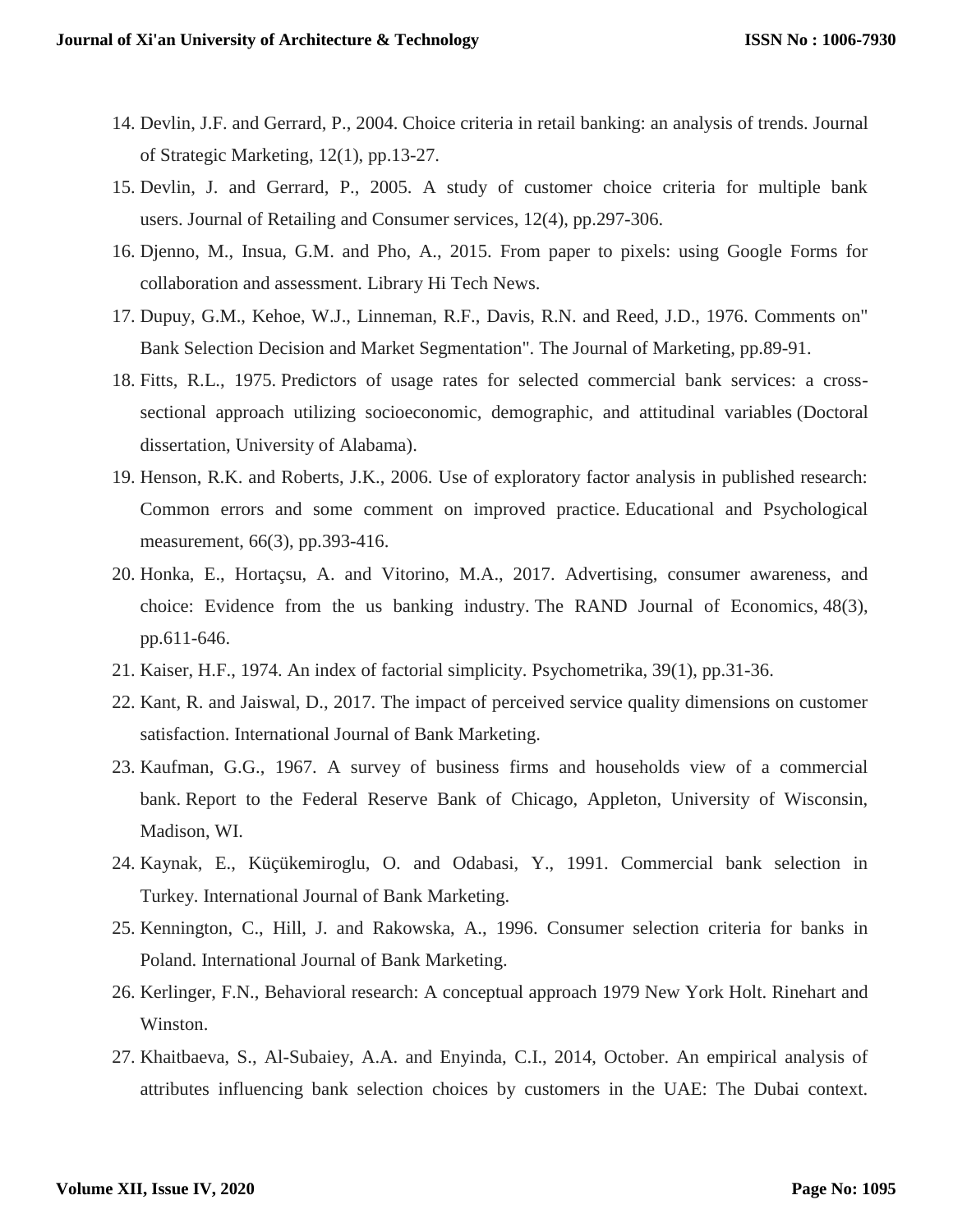In Proceedings of the First Middle East Conference on Global Business, Economics, Finance and Banking (pp. 1-16).

- 28. Laksamana, P., Wong, D., Kingshott, R.P. and Muchtar, F., 2013. The role of interaction quality and switching costs in premium banking services. Marketing Intelligence & Planning.
- 29. Libai, B., Bolton, R., Bügel, M.S., De Ruyter, K., Götz, O., Risselada, H. and Stephen, A.T., 2010. Customer-to-customer interactions: broadening the scope of word of mouth research. Journal of service research, 13(3), pp.267-282.
- 30. Lien, C.H., Wu, J.J., Hsu, M.K. and Wang, S.W., 2018. Positive moods and word-of-mouth in the banking industry. International Journal of Bank Marketing.
- 31. Loureiro, S.M.C., Kaufmann, H.R. and Rabino, S., 2014. Intentions to use and recommend to others. Online Information Review.
- 32. Martenson, R., 1985. Consumer choice criteria in retail bank selection. International Journal of Bank Marketing.
- 33. Mason, J.B. and Mayer, M.L., 1974. Differences between high-and-low-income savings and checking account customers. The Magazine of Bank Administration, 65(3), pp.48-52.
- 34. Meesala, A. and Paul, J., 2018. Service quality, consumer satisfaction and loyalty in hospitals: Thinking for the future. Journal of Retailing and Consumer Services, 40, pp.261-269.
- 35. Moorthi, Y.L.R. and Mohan, B.C., 2017. Brand value proposition for bank customers in India. International Journal of Bank Marketing.
- 36. Murtiasih, S., Sucherly, S. and Siringoringo, H., 2014. Impact of country of origin and word of mouth on brand equity. Marketing Intelligence & Planning, 32(5), pp.616-629.
- 37. Narteh, B., 2015. Perceived service quality and satisfaction of self-service technology. International Journal of Quality & Reliability Management.
- 38. Nunnally, J. (1978), Psychometric Theory, McGraw-Hill, New York, NY.
- 39. Okoli, C. and Pawlowski, S.D., 2004. The Delphi method as a research tool: an example, design considerations and applications. Information & management, 42(1), pp.15-29.
- 40. Pass, M.W., 2006. Western US college students: Banking preferences and marketplace performance. Journal of Financial Services Marketing, 11(1), pp.49-63.
- 41. Piha, L.P. and Avlonitis, G.J., 2015. Customer defection in retail banking. Journal of Service Theory and Practice.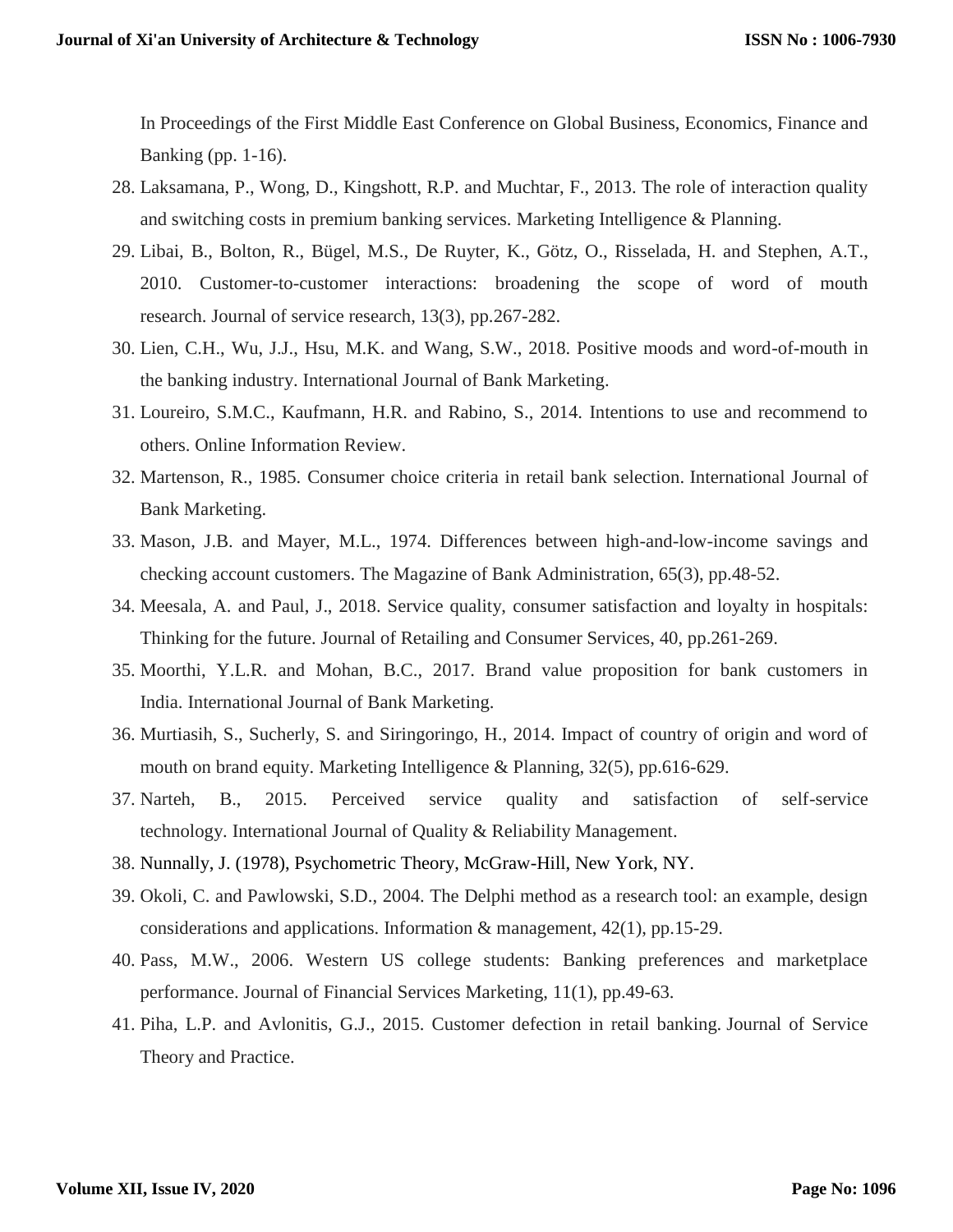- 42. Rao, S. and Sharma, D.R., 2010. Bank selection criteria employed by MBA students in Delhi: An empirical analysis. Journal of business studies Quarterly, 1(2), pp.56-69.
- 43. Ricci O, Caratelli M. Consumer choice in retail banking: are prices really relevant?. Journal of strategic marketing. 2014 Apr 16;22(3):240-56.
- 44. Riggall, J., 1980. A new study: how newcomers select banks. ABA Banking Journal, 72(7), pp.93-4.
- 45. Ruiz, B., García, J.A. and Revilla, A.J., 2016. Antecedents and consequences of bank reputation: a comparison of the United Kingdom and Spain. International Marketing Review.
- 46. Sawant, P., Kulkarni, R.V. and Mundhe, S.D., 2013. Customer Satisfaction with e-Banking: A Comparative Study of Public and Private Sector Banks. IUP Journal of Bank Management, 12(4).
- 47. Siddik, M.N.A., Sun, G., Kabiraj, S., Shanmugan, J. and Yanjuan, C., 2016. Impacts of ebanking on performance of banks in a developing economy: empirical evidence from Bangladesh. Journal of Business Economics and Management, 17(6), pp.1066-1080.
- 48. Siu, Y.M. and Mou, J.C., 2003. A study of service quality in internet banking. Business Research Centre, School of Business, Hong Kong Baptist University.
- 49. Storbacka, K., 1994. The Nature of Customer Relationship Profitability: Analysis of Relationships and Customer Bases in Retail Banking; Kaj Storbacka. Svenska handelshögskolan.
- 50. Suki, N.M., 2018. Criteria for choosing banking services: gender differences in the university students' perspective. International Journal of Social Economics.
- 51. Tabachnick, B.G., Fidell, L.S. and Ullman, J.B., 2007. Using multivariate statistics (Vol. 5). Boston, MA: Pearson.
- 52. Tan, C.T. and Chua, C., 1986. Intention, attitude and social influence in bank selection: a study in an oriental culture. International Journal of Bank Marketing.
- 53. Tank, J. and Tyler, K., 2005. UK student banking revisited: influences and the decision-making process. Journal of financial services marketing, 10(2), pp.152-164.
- 54. Tripathi, S. and Poddar, B., 2011. Being five star in productivity: Roadmap for excellence in Indian banking. BCG Report.
- 55. Tucker, M. and Jubb, C., 2018. Bank and product selection–an Australian student perspective. International Journal of Bank Marketing.